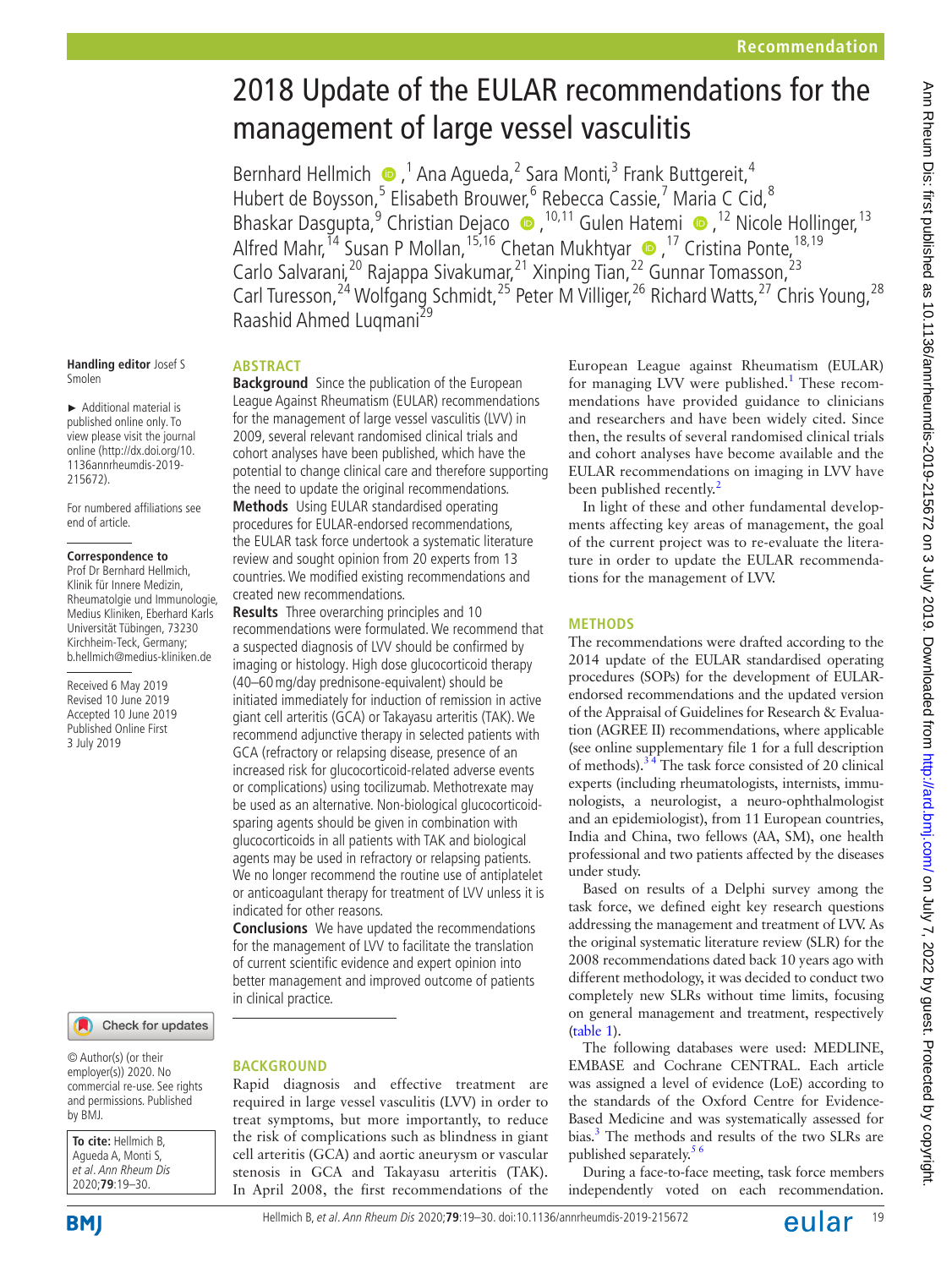## <span id="page-1-0"></span>**Table 1** Topics for the systematic literature search

## **SLR 1: General Management SLR 2: Treatment**

- ► Diagnosis: recognition, referral criteria, fast-track diagnosis, role of imaging for diagnosis, role of biopsy for diagnosis, interdisciplinary work-up, considerations for sub-types of disease such as cranial/ischaemic/large vessel, isolated aortitis, IgG4-related disease, LVV disease in other vasculitides.
- ► Prognostic and therapeutic implications of disease phenotypes: cranial vs extra-cranial, isolated aortitis, other forms including IgG-4 related disease, imaging, other biomarkers, comorbidities and complications, disease damage versus activity.
- Long-term follow-up of patients: clinical assessments and frequency, imaging, patientreported outcomes, physical therapies and management of complications.
- Patient education and other aspects of patients-centred care.

LVV, large vessel vasculitis; SLR, systematic literature review.

Agreement on each recommendation and on the overarching principles on a scale of 0–10 (10 meaning full agreement) was given anonymously after the meeting by e-mail. A research agenda was formulated based on controversial issues and gaps in the evidence. The final manuscript was approved by the EULAR Executive Committee.

## **Results**

## **General aspects**

The objective of the updated recommendations is to give advice on the management of LVV to rheumatologists and other health professions involved in the care of these patients. Because EULAR recommendations on imaging in LVV have been published recently, $^2$  the task force agreed to refer to these recommendations removing topics regarding imaging from the update of the management recommendations.

To reduce confusion currently existing in the literature we propose new consensus definitions for disease activity states in LVV ([table](#page-1-1) 2), based on the concept of activity states developed for the EULAR recommendations for small vessel vasculitides (SVV).<sup>7</sup>

The new definitions are consensus based and do not derive from the SLR. They differ in some details from definitions used in recent clinical trials (for comparison see [online supplementary](https://dx.doi.org/10.1136/annrheumdis-2019-215672)  [file 2](https://dx.doi.org/10.1136/annrheumdis-2019-215672)). By analogy to the EULAR definitions for  $\text{SVV}^7$  $\text{SVV}^7$  we suggest using the term 'relapse' consistently, but avoiding the term 'flare'. We propose a distinction between major and minor relapses because the prognosis and treatment of relapses in LVV depends on the presence of ischaemia and/or development or progression of vascular damage. In contrast to SVV, true refractory disease in LVV is very rare because patients usually respond well to high dose glucocorticoids (GCs). However, in the past, the term 'refractory' was sometimes used for patients with LVV and GC-dependent disease that relapsed when GCs were tapered. We propose that the activity state 'refractory' should be used to reflect the difficulty in achieving disease control despite the patient remaining on an appropriate treatment schedule (which would include tapering of the GC dose).

In 2012, IgG4-related (peri-)aortitis and isolated aortitis, either primary or secondary to infection (eg, syphilis) or other systemic diseases were recognised as separate entities by the Chapel Hill consensus conference.<sup>[8](#page-8-5)</sup> The SLR revealed only very low evidence on management of these rare entities, which did not allow us to generate separate recommendations. Therefore, we encourage further research on these subtypes, as outlined in the research agenda below.

## **Overarching principles**

The task force identified general principles that were deemed fundamental for the management of patients with LVV [\(table](#page-2-0) 3).

- 
- ► Drug therapy: dosing, length of therapy, outcome and treatment-related side effects for the following drugs: glucocorticoids, methotrexate and other non-biological immunosuppressive agents, tocilizumab and other biological agents.
- Specific treatment of organ complications: loss of vision and stroke), relapsing, refractory, glucocorticoid-dependent disease.
- Revascularisation procedures: indications for referral, management of aneurysms and/or vessel stenosis.
- Adjunctive therapies and prophylaxis: aspirin, cardiovascular and cerebrovascular disease, infections, vaccination, osteoporosis.

These principles were consensus based and did not directly result from the SLR. The overarching principles and the specific recommendations are listed in [table](#page-2-0) 3.

## **Recommendations**

All patients presenting with signs and symptoms suggestive of GCA should be urgently referred to a specialist team for further multidisciplinary diagnostic work-up and management

Untreated active GCA is an emergency and carries a substantial risk of permanent visual loss and other ischaemic complications. Therefore, we recommend that all patients  $\geq 50$  years of age presenting with acute or subacute onset of signs and

<span id="page-1-1"></span>

| Table 2 EULAR consensus definitions for disease activity states in<br>GCA and other types of LVV |                                                                                                                                                                                                                                                                                                                                                                                     |  |  |  |  |
|--------------------------------------------------------------------------------------------------|-------------------------------------------------------------------------------------------------------------------------------------------------------------------------------------------------------------------------------------------------------------------------------------------------------------------------------------------------------------------------------------|--|--|--|--|
| <b>Activity state</b>                                                                            | <b>EULAR</b> consensus definition                                                                                                                                                                                                                                                                                                                                                   |  |  |  |  |
| Active disease                                                                                   | 1. The presence of typical signs or symptoms of active LVV<br>(table 4).<br>2. At least one of the following:<br>Current activity on imaging or biopsy.<br>a.<br>Ischaemic complications attributed to LVV.<br>$b_{1}$<br>Persistently elevated inflammatory markers (after other<br>$\mathsf{C}$ .<br>causes have been excluded).                                                  |  |  |  |  |
| Flare                                                                                            | We do not recommend use of this term                                                                                                                                                                                                                                                                                                                                                |  |  |  |  |
| Relapse                                                                                          | We recommend use of the terms major relapse or minor<br>relapse as defined below                                                                                                                                                                                                                                                                                                    |  |  |  |  |
| Major relapse                                                                                    | Recurrence of active disease with either of the following:<br>Clinical features of ischaemia* (including jaw claudication,<br>a.<br>visual symptoms, visual loss attributable to GCA, scalp<br>necrosis, stroke, limb claudication).<br>Evidence of active aortic inflammation resulting in<br>$h_{-}$<br>progressive aortic or large vessel dilatation, stenosis or<br>dissection. |  |  |  |  |
| <b>Minor relapse</b>                                                                             | Recurrence of active disease, not fulfilling the criteria for a<br>major relapse                                                                                                                                                                                                                                                                                                    |  |  |  |  |
| Refractor'y                                                                                      | Inability to induce remission (with evidence of reactivation of<br>disease, as defined above in 'Active disease') despite the use of<br>standard care therapy                                                                                                                                                                                                                       |  |  |  |  |
| Remission                                                                                        | Absence of all clinical signs and symptoms attributable to<br>active LVV and normalisation of ESR and CRP; in addition, for<br>patients with extracranial disease there should be no evidence                                                                                                                                                                                       |  |  |  |  |

of progressive vessel narrowing or dilatation (frequency of repeat imaging to be decided on an individual basis)

Discontinued GC therapy (but could still be receiving other

2. Achievement of the individual target GC dose.

immunosuppressive therapy) \*Some symptoms listed are typical only for GCA and may require further diagnostic

GC, glucocorticoid; GCA, giant cell arteritis; LVV, large vessel vasculitis.

Sustained remission 1. Remission for at least 6 months.

Sustained remission

Glucocorticoid-free remission

work-up if present in other types of LVV.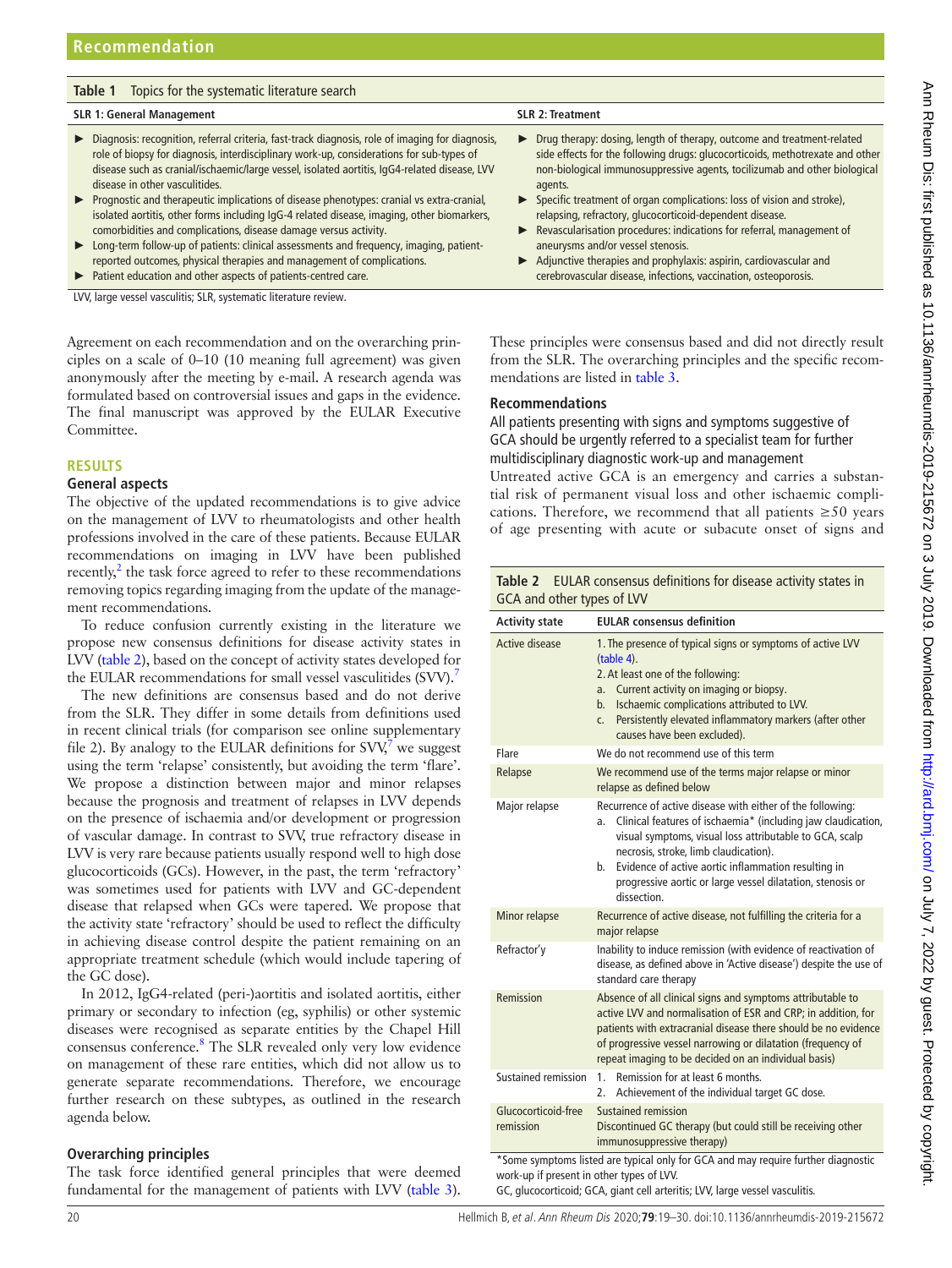<span id="page-2-0"></span>

|                | Table 3 EULAR recommendations for the management of LVV-2018 update                                                                                                                                                                                                                                                                                                                                                                                                        |                                |                                                |                                      |                                             |
|----------------|----------------------------------------------------------------------------------------------------------------------------------------------------------------------------------------------------------------------------------------------------------------------------------------------------------------------------------------------------------------------------------------------------------------------------------------------------------------------------|--------------------------------|------------------------------------------------|--------------------------------------|---------------------------------------------|
|                |                                                                                                                                                                                                                                                                                                                                                                                                                                                                            | LoE                            | SoR                                            | FV (%)                               | $LoA (0-10)$                                |
|                | <b>Overarching principles</b>                                                                                                                                                                                                                                                                                                                                                                                                                                              |                                |                                                |                                      |                                             |
| Α              | Patients with LVV should be offered best care which must be based on a shared decision between the patient and the n.a.<br>rheumatologist, considering efficacy, safety and costs                                                                                                                                                                                                                                                                                          |                                | n.a.                                           | n.a.                                 | $9.7 + 0.7$                                 |
| B              | Patients should have access to education focusing on the impact of LVV, it's key warning symptoms and its treatment n.a.<br>(including treatment-related complications)                                                                                                                                                                                                                                                                                                    |                                | n.a.                                           | n.a.                                 | $9.7 \pm 0.7$                               |
| C              | Patients with LVV should be screened for treatment-related and cardiovascular comorbidities. We recommend<br>prophylaxis and life-style advice to reduce cardiovascular risk and treatment-related complications                                                                                                                                                                                                                                                           | n.a.                           | n.a.                                           | n.a.                                 | $9.8 + 0.7$                                 |
|                | <b>Recommendations</b>                                                                                                                                                                                                                                                                                                                                                                                                                                                     |                                |                                                |                                      |                                             |
| $\mathbf{1}$   | All patients presenting with signs and symptoms suggestive of GCA should be urgently referred to a specialist team<br>for further multidisciplinary diagnostic work-up and management                                                                                                                                                                                                                                                                                      | 2 <sub>b</sub>                 | C                                              | 91                                   | $9.2 + 2.1$                                 |
| $\overline{2}$ | All patients presenting with signs and symptoms suggestive of TAK should be referred to a specialist team for<br>multidisciplinary diagnostic work-up and management                                                                                                                                                                                                                                                                                                       | 5                              | D                                              | 100                                  | $9.6 + 0.9$                                 |
| 3              | A suspected diagnosis of LVV should be confirmed by imaging (ultrasound* or MRI <sup>§</sup> for temporal or other cranial<br>arteries, ultrasound, CT, PET-CT or MRI for the aorta/extracranial arteries <sup>#</sup> ) or histology (TAB <sup>*</sup> )                                                                                                                                                                                                                  | $*1b$<br>${}^{5}2b$<br>$*_{3}$ | $*_{A}$<br>§B<br>#C                            | $*100$<br><sup>§</sup> 100<br>$*100$ | $9.5 + 0.9$<br>$9.3 + 1.2$<br>$9.6 + 0.8$   |
| $\overline{4}$ | High dose glucocorticoid (GC) therapy (40–60 mg/day prednisone-equivalent) should be initiated immediately for<br>induction of remission in active GCA <sup>&amp;</sup> or TAK <sup>+</sup><br>Once disease is controlled, we recommend tapering the GC dose to a target dose of 15-20 mg/day within 2-3<br>months and after 1 year to $\leq$ 5 mg/day (for GCA) and to $\leq$ 10 mg/day (for TAK)                                                                         | $^{84}$<br>$+5$<br>5           | $\alpha$ <sup>8</sup> C<br>$\overline{D}$<br>D | 8100<br>$*100$<br>87                 | $9.8 + 0.6$<br>$9.8 + 0.5$<br>$9.5 \pm 0.9$ |
| 5              | Adjunctive therapy should be used in selected patients with GCA (refractory or relapsing disease, the presence or an<br>increased risk of GC related adverse effects or complications) using tocilizumab**. Methotrexate may be used as an<br>alternative <sup>§§</sup>                                                                                                                                                                                                    | $**1b$<br>$551a-$              | $**A$<br>55A                                   | $**100$<br>$$^{55}100$               | $9.4 + 0.8$<br>$9.4 + 0.8$                  |
| 6              | Non-biologic disease modifying agents should be given in combination with GC in all patients with TAK#. Tocilizumab 4<br>or TNF-inhibitors can be considered in case of relapsing or refractory disease despite conventional DMARD therapy <sup>#</sup>                                                                                                                                                                                                                    |                                | $\mathsf{C}$                                   | 100                                  | $9.4 \pm 1.2$                               |
| $\overline{7}$ | In case of major relapse (either with signs or symptoms of ischaemia or progressive vascular inflammation) we<br>recommend reinstitution or dose escalation of GC therapy as recommended for new onset disease. <sup>##</sup> For minor<br>relapses we recommend an increase in GC dose at least to the last effective dose.* Initiation or modification of<br>adjunctive therapy should be considered particularly after recurrent disease relapses <sup>&amp;&amp;</sup> | ##2h<br>881b                   | $+$ <sup>##</sup> C<br><sup>&amp;&amp;</sup> A | ##95<br>88q5                         | $9.5 + 1.0$<br>$9.6 + 1.0$                  |
| 8              | Antiplatelet or anticoaqulant therapy should not be routinely used for treatment of LVV unless it is indicated for other 4<br>reasons (eq, coronary heart disease or cerebrovascular disease etc). In special situations such as vascular ischaemic<br>complications or high risk of cardiovascular disease, these might be considered on an individual basis                                                                                                              |                                | $\mathsf{C}$                                   | 100                                  | $9.4 + 0.8$                                 |
| 9              | In LVV, elective endovascular interventions or reconstructive surgery should be performed in phases of stable<br>remission. However, arterial vessel dissection or critical vascular ischaemia requires urgent referral to a vascular team                                                                                                                                                                                                                                 | $\overline{4}$                 | C                                              | 95                                   | $9.8 + 0.5$                                 |
| 10             | Regular follow-up and monitoring of disease activity in patients with LVV is recommended, primarily based on<br>symptoms, clinical findings and ESR/CRP levels                                                                                                                                                                                                                                                                                                             | 3 <sub>b</sub>                 | C                                              | 100                                  | $9.6 + 0.6$                                 |

The LoE was determined for different parts of each recommendation (referred to with different signs such as \* or §). The level of agreement was computed on a 0-10 scale. DMARD, disease modifying anti-rheumatic drug; FV, final vote (% of expert panel members that agreed to the recommendation); LVV, large vessel vasculitis; LoA, level of agreement; LoE, level of evidence; NA, not applicable; SoR, strength of recommendation; TAB, temporal artery biopsy; TAK, Takayasu arteritis; TNF, tumour necrosis factor.

symptoms suggestive of GCA [\(table](#page-3-0) 4) and raised inflammatory markers without explanation (eg, infection) should be referred urgently to a specialist team/experienced centre for further diagnostic work-up. This team or centre should have expertise in the disease, have rapid access to up-to-date imaging<sup>[2](#page-8-1)</sup> and temporal artery biopsy (TAB) and should offer fast referral. Patients with new onset of visual symptoms should be seen as soon as possible by an ophthalmological team to exclude other causes of sudden visual disturbance. In case of signs of cerebral ischaemia, rapid review by a neurologist is recommended.

Results from two retrospective cohort studies have shown that immediate treatment of GCA patients and rapid referral to a specialised centre ('fast-track clinic') for diagnostic work-up, including imaging, within 24 hours after presenting with signs and symptoms of GCA can reduce the rate of permanent visual impairment compared with historical cohorts with routine nonurgent referral.<sup>9 10</sup> Although these studies were retrospective and therefore subject to bias, the available limited evidence supports rapid referral in order to confirm the diagnosis of  $GCA$ .<sup>[11](#page-8-7)</sup>

Patients with both typical symptoms and increased C-reactive protein (CRP)/erythrocyte sedimentation rate (ESR) who present with acute visual disturbance should be treated before the appointment, as delaying GC therapy when visual loss is present is the strongest risk factor for permanent blindness.<sup>[12](#page-8-8)</sup> For patients without visual symptoms, there was no consensus among the task force members as to whether pre-emptive treatment with GCS should be started in all cases of suspected GCA in addition to fast referral to a specialised centre. In any case, pre-emptive therapy should only be given for a short period of time and should not delay early referral because the sensitivity of diagnostic tests decreases following treatment with GCs and to avoid unnecessary exposure to GCs of cases for whom the diagnosis of GCA is eventually not maintained. Although, the sensitivity of diagnostic tests decreases following treatment, imaging and biopsy may show features of GCA even weeks after GC therapy.<sup>13-16</sup> Therefore, diagnostic tests to confirm a suspected diagnosis of GCA should be performed in all patients irrespective of the duration of pre-emptive therapy.

# All patients presenting with signs and symptoms suggestive of TAK should be referred to a specialist team for multidisciplinary diagnostic work-up and management

The majority of symptoms of TAK ([table](#page-3-0) 4) are non-specific, but should prompt a thorough examination of the arterial tree. Because there is no gold standard for the diagnosis of TAK,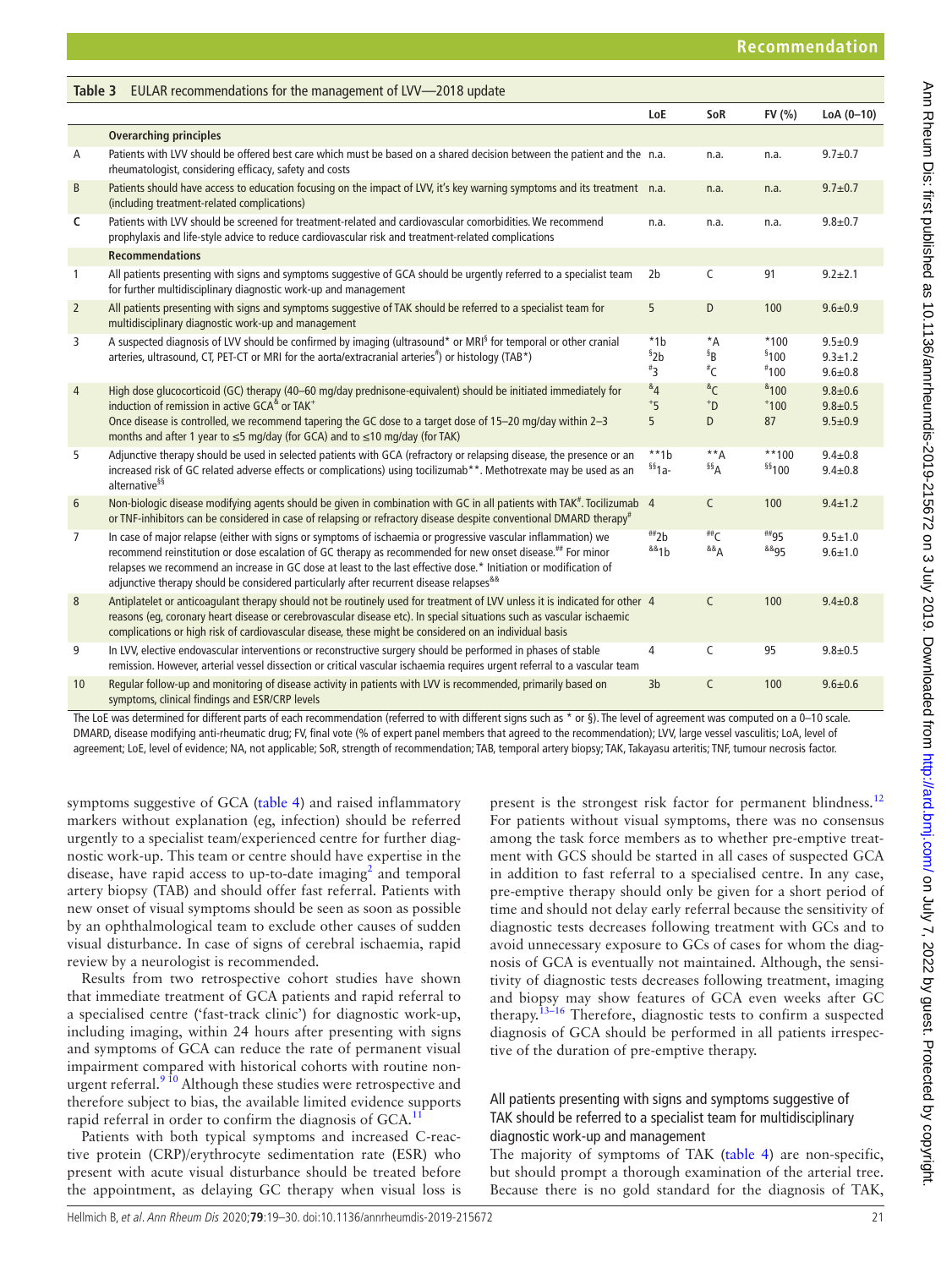| <b>Giant cell arteritis</b>                                                                                                                                                                                                                                                                                                                                                                                                                                                                                                                 | Takayasu arteritis                                                                                                                                                                                                                                                                                                                                                                                                                                     |
|---------------------------------------------------------------------------------------------------------------------------------------------------------------------------------------------------------------------------------------------------------------------------------------------------------------------------------------------------------------------------------------------------------------------------------------------------------------------------------------------------------------------------------------------|--------------------------------------------------------------------------------------------------------------------------------------------------------------------------------------------------------------------------------------------------------------------------------------------------------------------------------------------------------------------------------------------------------------------------------------------------------|
| Key symptoms<br>New-onset of persistent localised<br>headache, often in the temporal area.<br>Constitutional symptoms (eq,<br>▶<br>weight loss >2 kg, low-grade fever,<br>fatique, night sweats).<br>Jaw and/or tonque claudication.<br>Acute visual symptoms such as<br>▶<br>amaurosis fugax, acute visual loss,<br>diplopia.<br>Symptoms of polymyalgia<br>rheumatica.<br>Limb claudication.                                                                                                                                              | Key symptoms<br>New onset or worsening of limb<br>claudication.<br>Constitutional symptoms (eg,<br>▶<br>weight loss >2 kg, low-grade fever,<br>fatique, night sweats).<br>Myalgia, arthralgia, arthritis.<br>▶<br>Severe abdominal pain.<br>▶<br>Stroke, seizures (non-hypertensive),<br>▶<br>syncope, dizziness.<br>Paresis of extremities.<br>▶<br>Myocardial infarct, angina.<br>Acute visual symptoms such as<br>▶<br>amaurosis fugax or diplopia. |
| Key findings on clinical examination<br>Tenderness and / or thickening of<br>the superficial temporal arteries with<br>or without reduced pulsation.<br>Scalp tenderness.<br>Bruits (particularly in the axilla).<br>Reduced pulses/blood pressure of<br>the upper limbs.<br>Pathological findings during<br>ophthalmologic examination<br>including anterior ischaemic optic<br>neuropathy, oculomotor cranial<br>nerve palsy/palsies, central retinal<br>artery occlusion, branch retinal artery<br>occlusion and/or choroidal ischaemia. | Key findings on clinical examination<br>Hypertension (>140/90 mm Hg).<br>New loss of pulses, pulse<br>▶<br>inequality.<br>Bruits.<br>Carotidynia.<br>▶                                                                                                                                                                                                                                                                                                 |

<span id="page-3-0"></span>**Table 4** Key symptoms and clinical findings suggestive of active

we recommend referral to an experienced centre for further work-up including large-vessel imaging. Studies on fast-track referral are lacking for patients with TAK. Patients with individual presentations suggesting an increased risk of ischaemic complications need a more urgent referral.

# A suspected diagnosis of LVV should be confirmed by imaging (ultrasound or MRI for temporal or other cranial arteries, ultrasound, CT, positron-emission-tomgraphy (PET)T-CT or MRI for the aorta/ extracranial arteries) or histology (TAB)

Every effort should be made to confirm a suspected diagnosis of LVV. In rare cases, both imaging and biopsy are negative. If the clinical probability in such cases is high, a provisional diagnosis of GCA may be made, which needs to be confirmed or revised during follow-up.

The original recommendations advised TAB in every case of suspected  $GCA$ <sup>1</sup> Since then, a large amount of good-quality data demonstrated that imaging and biopsy have similar diag-nostic value if assessors are proficient in these techniques.<sup>[2 13](#page-8-1)</sup> The recently published EULAR recommendations for the use of imaging in LVV in clinical practice contain comprehensive advice regarding when and how the different imaging modalities should best be used in different subsets of LVV.<sup>[2](#page-8-1)</sup> Several studies have shown that neither imaging nor TAB are 100% sensitive.<sup>2 13 17-19</sup> Imaging of the temporal arteries by ultrasound or MRI identifies only 77% and 73% of cases, respectively, with clinical diagnosis as reference standard for GCA.[14 20 21](#page-8-10) Thus, performing a second test can be considered if the first was negative but the clinical suspicion of GCA persists.

Ultrasound guidance appears not to improve the diagnostic yield of TAB. $^{22}$  Biopsies should be at least 1 cm in length, which corresponds to a postfixation length of at least  $0.7 \text{ cm}$ .<sup>[17](#page-8-11)</sup> Biopsy

of the contralateral artery does not add significantly to the diagnostic yield and is therefore not routinely recommended. Overall, available data do not provide convincing evidence that any individual characteristics of the biopsy findings (eg, composition or intensity of the inflammatory infiltrate) are sufficiently predictive for subsequent clinical events to allow guidance of treatment decisions or follow-up in clinical practice.<sup>23-3</sup>

ESR and CRP are typically elevated in GCA, and it is highly infrequent (<3%) that both are normal.<sup>36,37</sup> While several other serological biomarkers have been evaluated, none is sufficiently sensitive and specific for detection and assessment of disease activity or prediction of prognosis to recommend its use in clinical practice.

In patients with atypical clinical presentations not compat-ible with current disease definitions,<sup>[8](#page-8-5)</sup> an alternative diagnosis or overlapping associated diseases should be considered, in the diagnostic work up, such as for example aortitis related to IgG4-related disease, LVV in anti-neutrophil-cytoplasm (ANCA)-associated vasculitis (AAV) or other vasculitides (eg, Behçet's syndrome), or LVV secondary to spondyloarthropathies, relapsing polychondritis or infections.

High dose GC therapy (40–60 mg/day prednisone-equivalent) should be initiated immediately for induction of remission in active GCA or TAK. Once disease is controlled, we recommend tapering the GC dose to a target dose of 15–20 mg/day within 2–3 months and after 1 year to ≤5 mg/day (for GCA) and to ≤10 mg/day (for TAK)

Induction treatment with a starting GC dose of 40–60 mg per day (all GC doses discussed in this article are prednis(ol) one equivalent) leads to remission in the majority of patients with LVV.<sup>38-43</sup> Although the maximum genomic effect of GCs is around 100 mg of prednisone-equivalent, $44$  there is no clear evidence that starting doses of above 60 mg per day are more effective than 60 mg per day in the prevention of ischaemic events or other relevant endpoints. It should be noted that the genomic effects of glucocorticoids depend on certain patientspecific pharmacokinetic and pharmacodynamic factors. These include for example total cell number (indirectly quantified by weight), numbers of glucocorticoid receptors per cell, and gluco-corticoid receptor binding affinity.<sup>[45 46](#page-9-5)</sup> The relatively high variability of these factors explains why neither the dose-dependent efficacy of a glucocorticoid therapy can be predicted absolutely correctly, nor a weight-adapted therapy with glucocorticoids is recommended. As a consequence, and since differences between certain dosages or weight-adapted glucocorticoid dosages have not been rigourosly tested in clinical trials, the current recommendations provide dose ranges.

In patients with GCA *with* acute visual loss or amaurosis fugax, the administration of 0.25–1 g intravenous methylprednisolone for up to 3 days should be considered, because these high doses have both genomic and rapid non-genomic effects.<sup>44 45</sup> However, there are only low-quality retrospective clinical data supporting this recommendation.[47 48](#page-9-6) Referral for intravenous GC therapy should not delay treatment with oral GC. The SLR revealed quality issues in both randomised controlled clinical trials (RCTs) of high dose pulse intravenous GC therapy in patients *without* visual symptoms.[40 41](#page-9-7) In view of the limited quality of evidence, the task force recommends limiting the use of intravenous pulse GC therapy to patients with complicated GCA such as those with GCA-related visual symptoms.

We recommend tapering the GC dose, once remission has been achieved. A GC taper regimen must weigh the risk of relapse against the risk of GC-related adverse events. In GCA, relapses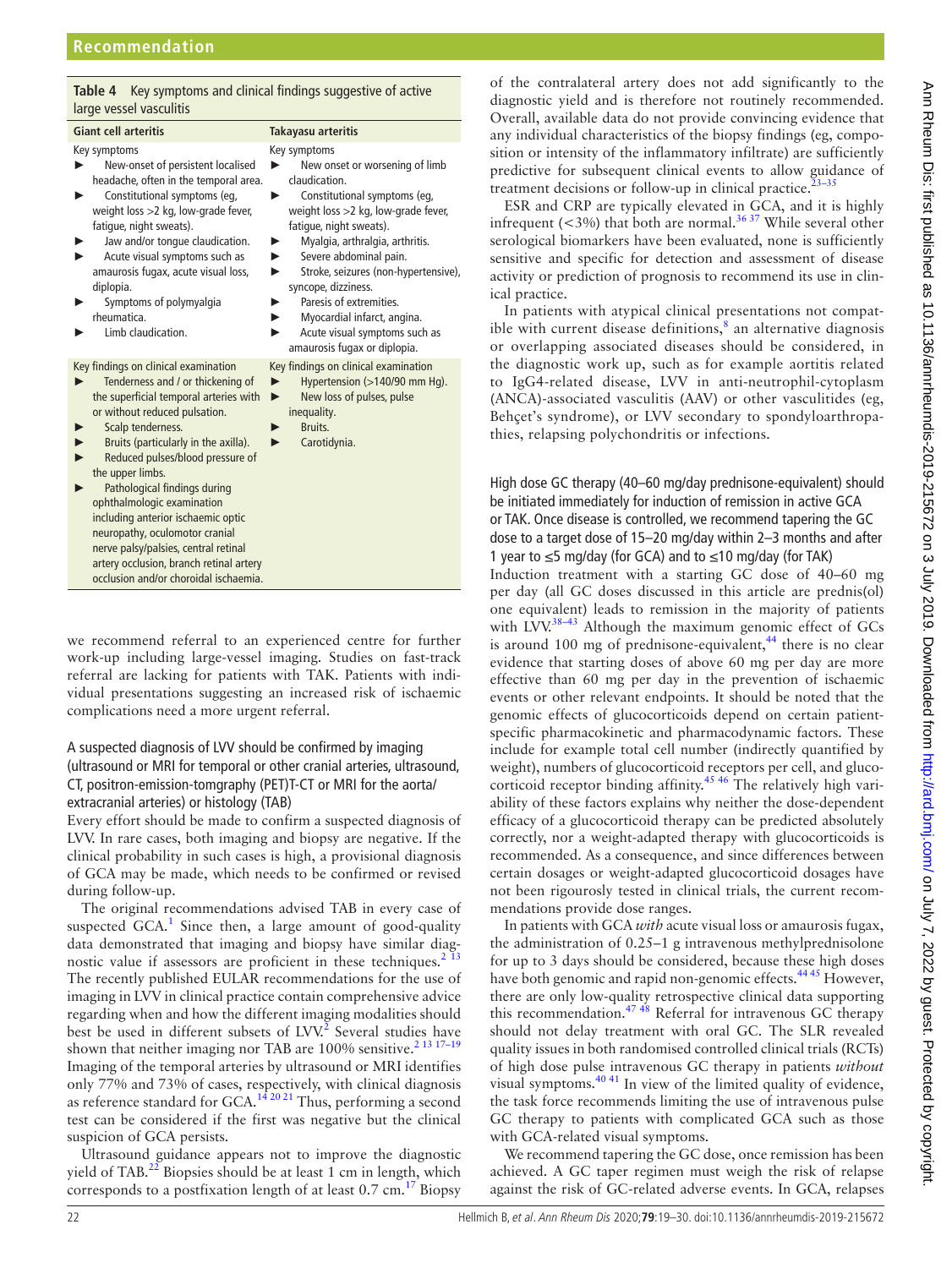2018 EULAR RECOMMENDATIONS FOR THE MANAGEMENT OF GIANT CELL ARTERITIS



<span id="page-4-0"></span>**Figure 1** The 2018 EULAR algorithm for pharmacological treatment of giant cell arteritis (GCA). GC, glucocorticoids. <sup>1</sup>A clinical diagnosis of GCA should be confirmed by either imaging or biopsy<sup>2</sup>; acute loss of vision, amaurosis fugax $3$ ; or 5–15 mg/day above the last effective dose<sup>4</sup>; the treatment target is sustained remission (absence of clinical signs and symptoms of active GCA+normal acute phase reactants) plus ability to taper GCs to the specified target without relapse<sup>5</sup>; see [table 2](#page-1-1) for definitions<sup>6</sup>; recommended dose is 162 mg<sup>7</sup>; minimum recommended dose is 15 mg  $8$ ;to be decided on an individual basis (lack of evidence) $9$ ;in patients with GCA-related visual symptoms consider a starting dose of 60 mg prednisone per day after GC administration.

are common once the GC dose is tapered. Several large observational cohort studies have shown relapse rates of 34%–75% in patients with GCA treated with GC therapy. $33\frac{49-58}{10}$  The large variation of relapse risk in those studies was most likely due to different definitions for relapse (eg, symptoms *plus* CRP increase vs symptoms *or* CRP increase) and different tapering protocols. Each relapse requires a reinstitution or a dose-increase of GCs resulting in high cumulative GC exposure in a substantial proportion of patients which then leads to an increased risk of GC-related adverse events.<sup>43</sup> 49 52 54 59-6

A RCT of tocilizumab (TCZ) for treatment of GCA contained two placebo arms, one with a 26-week GC taper protocol and the other with a 52-week taper protocol.<sup>38  $\hat{65}$ </sup> Prednisone doses were identical in both arms until 20 mg/day with similar numbers of relapses in both groups; from week 15 onwards the arm with the faster dose reduction appeared to be associated with a higher relapse risk.<sup>38</sup> Data from an earlier open label prospective observational study comparing two different GC

## **Recommendation**

taper protocols also showed a rapid taper protocol to be less effective than a standard taper in maintaining remission.<sup>42</sup> For patients who are not eligible for GC sparing therapy, we advise against the use of these rapid taper regimens in standard clinical practice; they reflect clinical trial designs with the intention to test the GC sparing property of experimental adjunctive agents.

In summary, considering the increased relapse risk after early taper and/or reduction of the GC dose below 5 mg/day, we recommend tapering the GC dose in GCA to a target of 15–20 mg/day within 2–3 months and then to  $\leq$ 5 mg/day after 1 year ([figure](#page-4-0) 1). Despite the lack of data regarding the optimal length of GC therapy, the majority of panel members reported that it usually takes about 2 years or more before GCs can be stopped. In patients receiving GC-sparing therapy, faster GC taper and earlier withdrawal of GCs should be considered on an individual basis, given the lack of data. In patients treated with TCZ, the published rapid 26-week GC taper may be attempted in order to significantly reduce the cumulative dose. It is not known if even faster or conversely more prolonged GC withdrawal during TCZ therapy may lead to improved outcomes.

For TAK, there are no studies comparing different GC taper protocols. Clinical experience suggests that a starting dose of 40–60 mg per day is appropriate for the majority of patients, while patients with more localised disease may respond to lower initial GC doses of 25–30 mg per day. In a recent small RCT of TCZ in TAK, a taper of GC in the placebo group by 10% per week after week four resulted in a high relapse rate (around 80% during weeks  $8-16$ ).<sup>66</sup> A similar relapse rate in TAK patients treated with GC monotherapy was observed in a recent RCT of abatacept.<sup>67</sup> We therefore recommend that in patients who have reached a GC dose of 15–20 mg/day after 2–3 months, GC doses should subsequently be reduced more slowly as compared with GCA, targeting a dose of  $\leq 10$  mg/ day after 1 year ([figure](#page-5-0) 2).

# Adjunctive therapy should be used in selected patients with GCA (refractory or relapsing disease, the presence or an increased risk of GC related adverse effects or complications) using TCZ. Methotrexate may be used as an alternative

The original recommendations suggested adjunctive immunosuppressive therapy in all patients with LVV. However, although the risk of relapse in GCA is high, a substantial number of patients with GCA treated with GC monotherapy do not relapse and are able to taper the GC dose according to a target of  $\leq 5$  mg/day after 1 year,  $495052$  a dose which the EULAR task force considered to be acceptably safe.<sup>[68](#page-9-14)</sup> Therefore, we recommend limiting the use of adjunctive therapy to patients who have already developed, or have either an increased risk of developing GC-related side effects or complications, such as osteoporosis, diabetes, cardiovascular disease or glaucoma, or for relapsing patients irrespective of other risk factors. Given the high prevalence of comorbidities in the elderly population affected by GCA, the decision to use adjunctive immunosuppressive therapy in the individual patient should be balanced against potential risks for treatment-related complications, such as the increased risk of lower intestinal perforations reported in patients with rheumatoid arthritis receiving TCZ.<sup>[69](#page-9-15)</sup>So far, no consistent factors have been identified at the time of diagnosis to predict an increased relapse risk and risk for subsequent high GC exposure in LVV.<sup>49-55</sup> Therefore. the identification of reliable predictive factors for relapse and prolonged GC requirement in LVV remains an important topic for future research.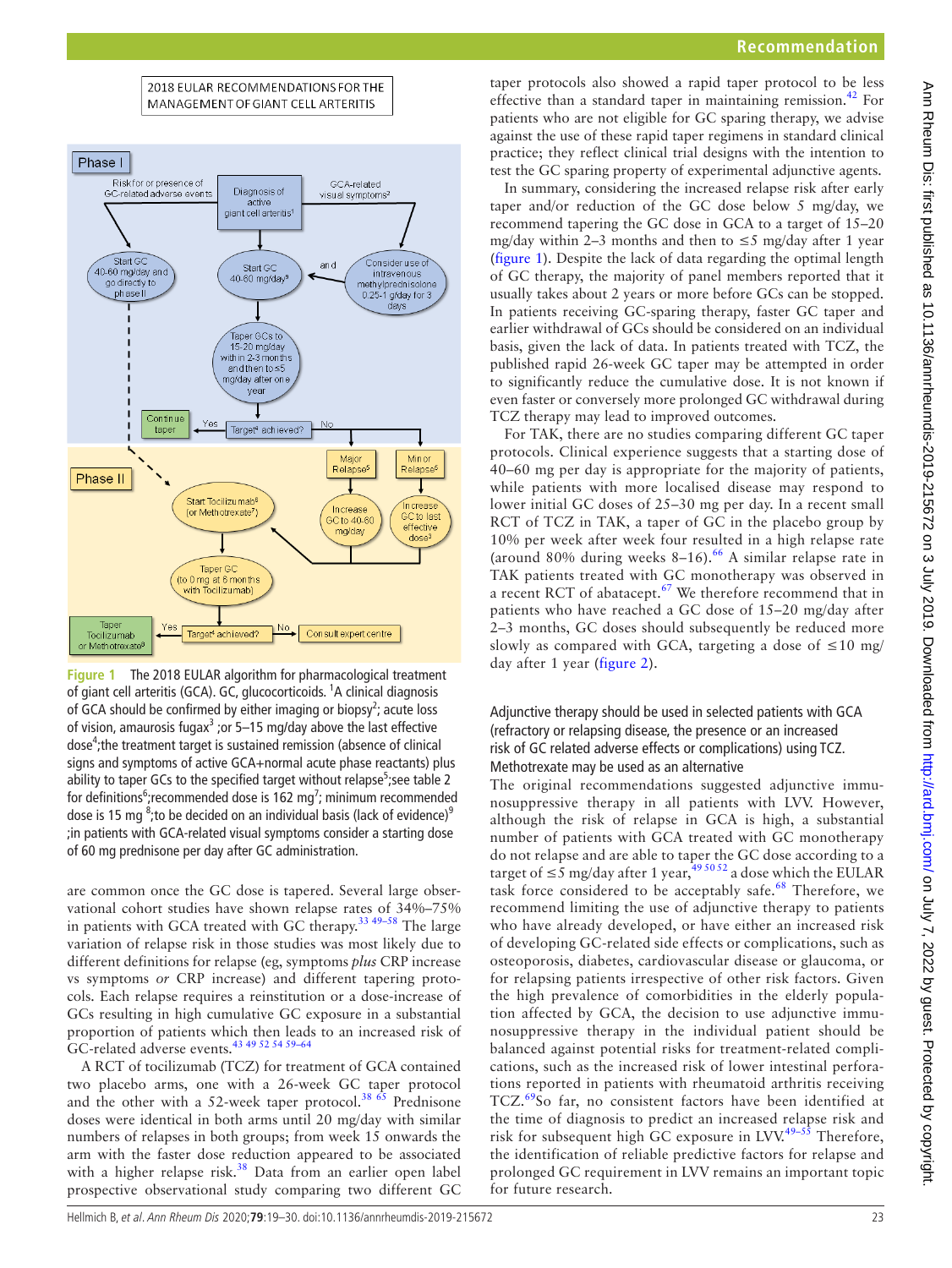



<span id="page-5-0"></span>**Figure 2** The 2018 EULAR algorithm for pharmacological treatment of Takayasu arteritis (TAK). csDMARD, conventional synthetic disease modifying anti-rheumatic drug; GC, glucocorticoids; TNF, tumour necrosis factor; <sup>1</sup>A clinical diagnosis of TAK should be confirmed by imaging<sup>2</sup>; in patients with more localised disease consider lower initial dose of 25-30 mg/day<sup>3</sup>; methotrexate or mycophenolate mofetil, leflunomide or azathioprine (when a patient does not tolerate the first choice drug switching is an option) or cyclophosphamide (only if other treatments have failed or have not been tolerated) can be used as an alternative<sup>4</sup>; or 5–15 mg above the last effective dose<sup>5</sup>; see table 2 for definitions<sup>6</sup>; the treatment target is sustained remission (absence of clinical signs and symptoms of active Tak associated with normal acute phase reactants) plus ability to taper GCs to the specified target without relapse<sup>7</sup>; tocilzumab is not formally licensed for use in TAK in the European Union (EU), the recommended dose is 162 mg one time per week s.c.<sup>8</sup>; Tumor necrosis factor (TNF)-inhibitors are not formally licensed for use in TAK (when a patient does not tolerate the first choice biological switching is an option).

Two high-quality randomised controlled clinical trials in patients with GCA have shown that adjunctive administration of TCZ reduces the risk of relapse and cumulative GC exposure compared with GC monotherapy.<sup>38 70</sup> Because TCZ suppresses CRP synthesis in the liver, the presence of a normal CRP or ESR may be falsely reassuring, although sensitivity analyses in the GiACTA trial suggest that this problem did not affect the primary outcome.<sup>[38](#page-9-3)</sup> However, with the limited reliability of acute phase reactants for activity assessment in patients receiving TCZ, follow-up is largely symptom-based, which can make monitoring disease activity difficult. Thus, further studies on the role of imaging and other biomarkers for disease monitoring are needed. As high-quality long-term data are missing, it is not

known if TCZ can reduce the risk of aneurysms or vascular stenosis. Hypothetically, the development of vascular long-term damage may occur despite TCZ therapy.<sup>[71](#page-10-0)</sup>

Of three RCTs on the use of methotrexate (MTX) in newly diagnosed GCA, $72-74$  $72-74$  only one<sup>74</sup> met its primary endpoint. As outlined in our SLR analysis in more detail, all of these trials were conducted more than 20 years ago, had differences in the study design and sample size which could have all accounted for the divergent outcomes. Importantly, the maximum weekly MTX doses of 7.5, 10 and 15 mg p.o. used in all three studies were lower than those used in clinical practice today. Despite methodological limitations of the individual studies, a high quality metaanalysis using pooled individual patient data from these trials demonstrated a reduced risk of first relapse (HR 0.65, 95% CI 0.44 to 0.98, p=0.04) and second relapse (HR 0.49, 95% CI  $0.27$  to  $0.89$ ,  $p=0.02$ ), a higher probability of GC-free remission for  $\geq$  24 weeks (HR 2.84, 95% CI 1.52 to 5.28, p<0.001) and a lower cumulative GC dose of –842 mg at week 48 in patients treated with MTX versus controls.<sup>[75](#page-10-3)</sup> Of note, adverse events and early withdrawals were not different between MTX and placebo groups in the metaanalysis. $\frac{75}{5}$  $\frac{75}{5}$  $\frac{75}{5}$ 

There are no trials comparing TCZ and MTX in GCA and the differing study designs preclude strong conclusions about the potential superiority of one agent over the other. However, compared with MTX, the effect size of TCZ in terms of relapse risk reduction and GC sparing seems larger and the meta-analysis on MTX revealed hetereogeneity of results between the individual studies. Therefore, TCZ provides a higher confidence in achieving a clinically relevant treatment effect as compared with MTX. Further studies are needed to define the optimal length of treatment, GC taper regimens, cost effectiveness and monitoring. At present, there are few and only low-quality data on long-term treatment with MTX or TCZ in GCA.<sup>7677</sup> Therefore, the duration of treatment and potential dose reductions must be decided on an individual basis. As current evidence does not suggest an excessive risk of treatment-related complications of TCZ or MTX as compared with other indications,  $38\frac{75}{15}$  patients should be monitored for treatment-related side effects according to existing guidelines for other diseases.

Data for other adjunctive therapies are either sparse (abatacept), derived from low-quality studies (ustekinumab, azathioprine, leflunomide, cyclophosphamide, dapsone, etanercept) or negative (adalimumab, infliximab, cyclosporine). $<sup>7</sup>$ </sup>

# Non-biological disease modifying agents should be given in combination with GC in all patients with TAK. TCZ or tumour necrosis factor-inhibitors can be considered in case of relapsing or refractory disease despite conventional disease modifying antirheumatic drug therapy

In view of the high relapse rates of up to 70%, the development of new vascular lesions and the inability of many patients to achieve low GC doses,  $9192$  we advise that early administration of a GC-sparing agent in TAK is justified and reflects current treatment practice in more recent cohorts.<sup>93 94</sup> However, we acknowledge that the LoE supporting this recommendations is low.

Only two RCTs, both on biological agents, have been published, neither of which met its primary endpoint for efficacy.<sup>[66 67](#page-9-11)</sup> The evidence for a use of TCZ in TAK comes largely from one small RCT showing a statistically borderline signal ( $p=0.0596$ ) towards reduced HR for the time to the first relapse and similar non-significant improvement in some secondary endpoints in the TCZ-treated patients.<sup>[66](#page-9-11)</sup> Additional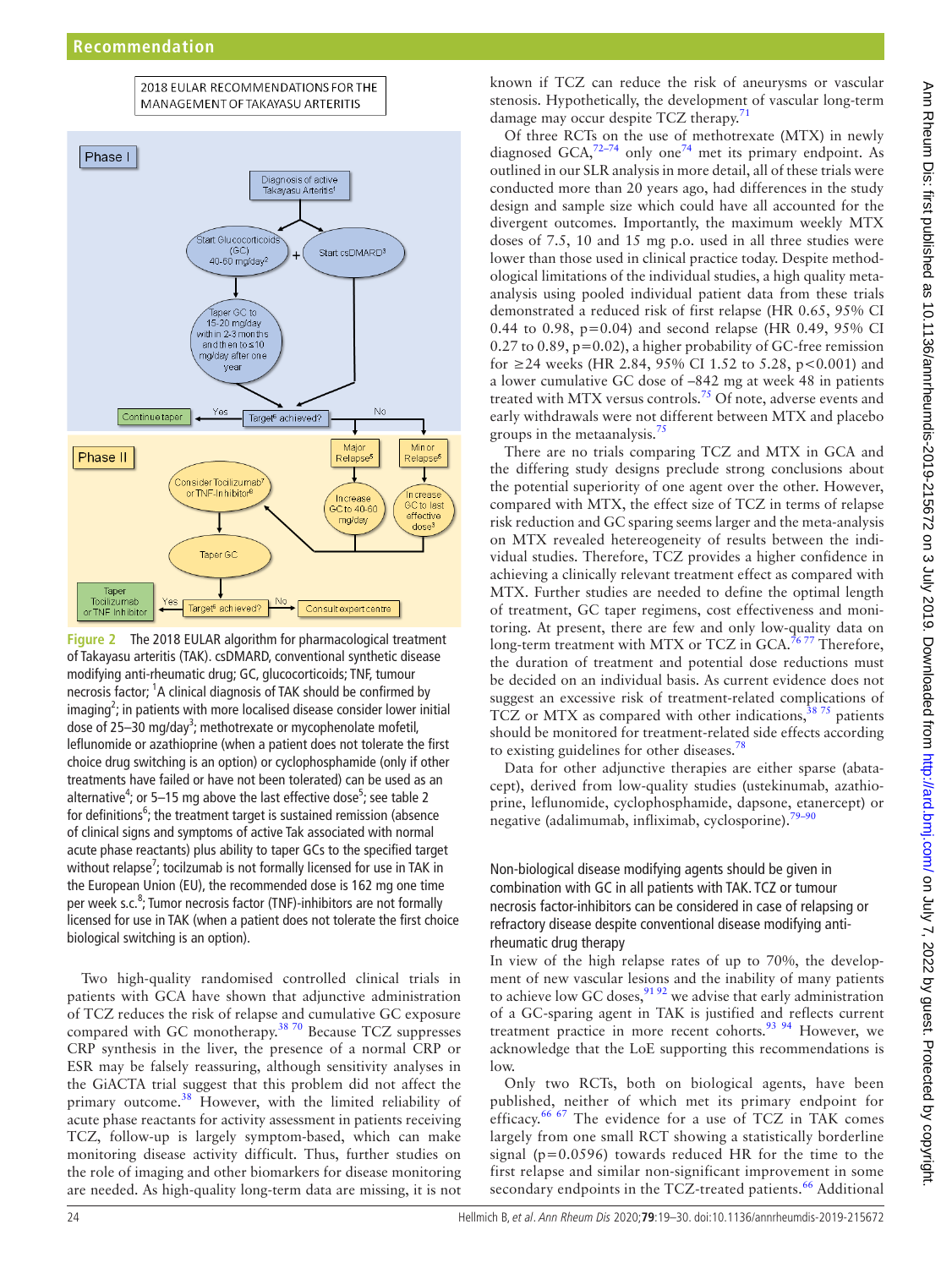experience with TCZ treatment in TAK was reported from one prospective and four retrospective case series including a total of 89 patients of which the majority had refractory or relapsing disease despite treatment with GC or other agents.<sup>95-100</sup> Efficacy of tumour necrosis factor (TNF)-inhibitors in TAK has been reported in one prospective and several retrospective open-label uncontrolled studies/case series.[101–111](#page-10-10) Overall, the reported reductions in disease activity in all these case series need to be interpreted with caution, because disease activity in TAK may decrease as a result of continued GC therapy over time. In contrast to the positive trends observed in GCA, the RCT of abatacept did not show any signs of efficacy in TAK.[67](#page-9-12) Lower quality evidence from uncontrolled prospective and retrospective case series exists for the use of conventional immunosuppressive agents such as MTX, leflunomide, mycophenolate mofetil, azathioprine and cyclophosphamide in TAK.[112–117](#page-10-11) Since TAK targets primarily women with childbearing potential and is a chronic and usually not acutely life threatening disease (unlike AAV), the use of cyclophosphamide should be limited to patients where other treatments have failed or are not tolerated. There is no high-quality evidence showing superiority of biologicals over conventional disease modifying anti-rheumatic drugs (DMARDs) in TAK.

Despite this overall low LoE, we recommend considering adjunctive treatment with conventional immunosuppressive drugs at diagnosis of TAK. A TNF-inhibitor or TCZ can be used as second line agents in case of relapsing disease. The choice of a specific immunosuppressive agent should be based on patient comorbidities or contraindications. GCs should be tapered to the lowest possible dose during treatment with immunosuppressive agents. Because good-quality data on long-term treatment of TAK are lacking, the duration of treatment must be decided on an individual basis. One study indicated that relapse risk is particularly high during the first 5 years following diagnosis. $\frac{92}{2}$  $\frac{92}{2}$  $\frac{92}{2}$ 

In case of major relapse (either with signs or symptoms of ischaemia or progressive vascular inflammation) we recommend reinstitution or dose escalation of GC therapy as recommended for new onset disease. For minor relapses we recommend an increase in GC dose to at least the last effective dose. Initiation or modification of adjunctive therapy should be considered particularly after recurrent disease relapses

There are no studies specifically addressing the treatment of relapse in LVV. Even larger cohort studies on relapses in GCA often lack detailed information on treatment of the relapse (GC dose, tapering, initiation of adjunctive treatment, etc). $50 s1$ Protocols for relapse treatment differ among RCTs and the heterogeneous study designs and adjunctive therapies do not allow for robust conclusions regarding which of the different strategies is the best.

Major relapses impose the risk of subsequent organ damage due to ischaemia and/or progressive vascular inflammation (eg, progressive large vessel stenosis) and should therefore be treated like new-onset disease with high dose GC (initial dose 40–60 mg/day) as outlined above (recommendations 3 and 4). In case of a minor relapse (eg, recurring isolated polymyalgia rheumatica (PMR) symptoms), we recommend an increase of the daily GCs dose either to the last effective dose or to 5–15 mg above this dose, the latter being common practice in many centres.

Disease relapses in LVV are most commonly but not always accompanied by an increase of ESR and CRP.[49 51 52 118](#page-9-13) In the

# **Box 1 Research agenda**

# **A. Diagnosis and classification**

- ► Develop data-driven classification criteria for large vessel vasculitis (LVV).
- ► Develop data-driven diagnostic criteria for LVV.
- ► Develop data-driven definitions for disease activity states (remission, response, relapse) and standardisation of outcome measures used in trials for LVV.
- ► Develop data-driven definitions of disease subtypes of importance in giant cell arteritis (GCA).
- ► Identify reliable biomarkers and risk factors for relapsing disease and future vascular complications.
- ► Identify reliable biomarkers to assess subclinical disease activity and monitor treatment response.
- $\blacktriangleright$  Investigate the use of the different imaging techniques for vascular activity and damage assessment and follow-up of patients with LVV, as outlined in the EULAR recommendations on imaging in LVV2.
- $\blacktriangleright$  Investigate the role of ultrasound for quiding temporal artery biopsy.

# **B. Treatment**

- ► Evaluate the effects of a mechanism-based approach to therapy (eg, IL-12/Interferon-gamma inhibition vs IL-6 inhibition).
- ► Identify how rapidly glucocorticoids (GCs) can be tapered in LVV.
- ► Identify if GC dosing based on body-weight or body surface area is superior to standard dosing.
- ► Investigate the effect of MTX, tocilizumab, or other adjunctive therapies and combination therapy on the development of future vascular complications in LVV.
- $\blacktriangleright$  Investigate the optimal duration of treatment including tapering strategies and dosing (eg, higher MTX doses).
- $\blacktriangleright$  Investigate the value of conventional (eg, leflunomide), biological and other targeted DMARDs for treatment of all forms of LVV.
- ► Investigate the role of anti-platelet therapy in LVV.
- ► Investigate predictors of response to therapy in LVV.

# **C. Long-term outcome and biomarkers**

- ► Identify biomarkers which are independent of IL-6 (which could reflect response to anti-IL6 therapy).
- $\blacktriangleright$  Identify biomarkers to predict drug toxicity.
- Identify predictors for good response, remission or relapse.
- ► Investigate the value of screening for aortic dilatation regarding the prevention of complications (ie, aortic dissection or aortic ruptures).
- ► Define and validate patient-reported outcomes in LVV.
- $\blacktriangleright$  Investigate the role of immunosuppressive agents in other forms of LVV such as isolated aortitis or IgG4 related periaortitis.

absence of symptoms of LVV, a rise of ESR or CRP should not automatically prompt an immediate escalation of immunosuppressive therapy. Infections should be ruled out first. If repeated measurements confirm a substantial elevation of ESR and CRP and if there is no evidence for another cause of the inflammatory response, large vessel imaging should be considered. In the presence of less specific symptoms (eg, diffuse headache) in patients with normal inflammatory markers,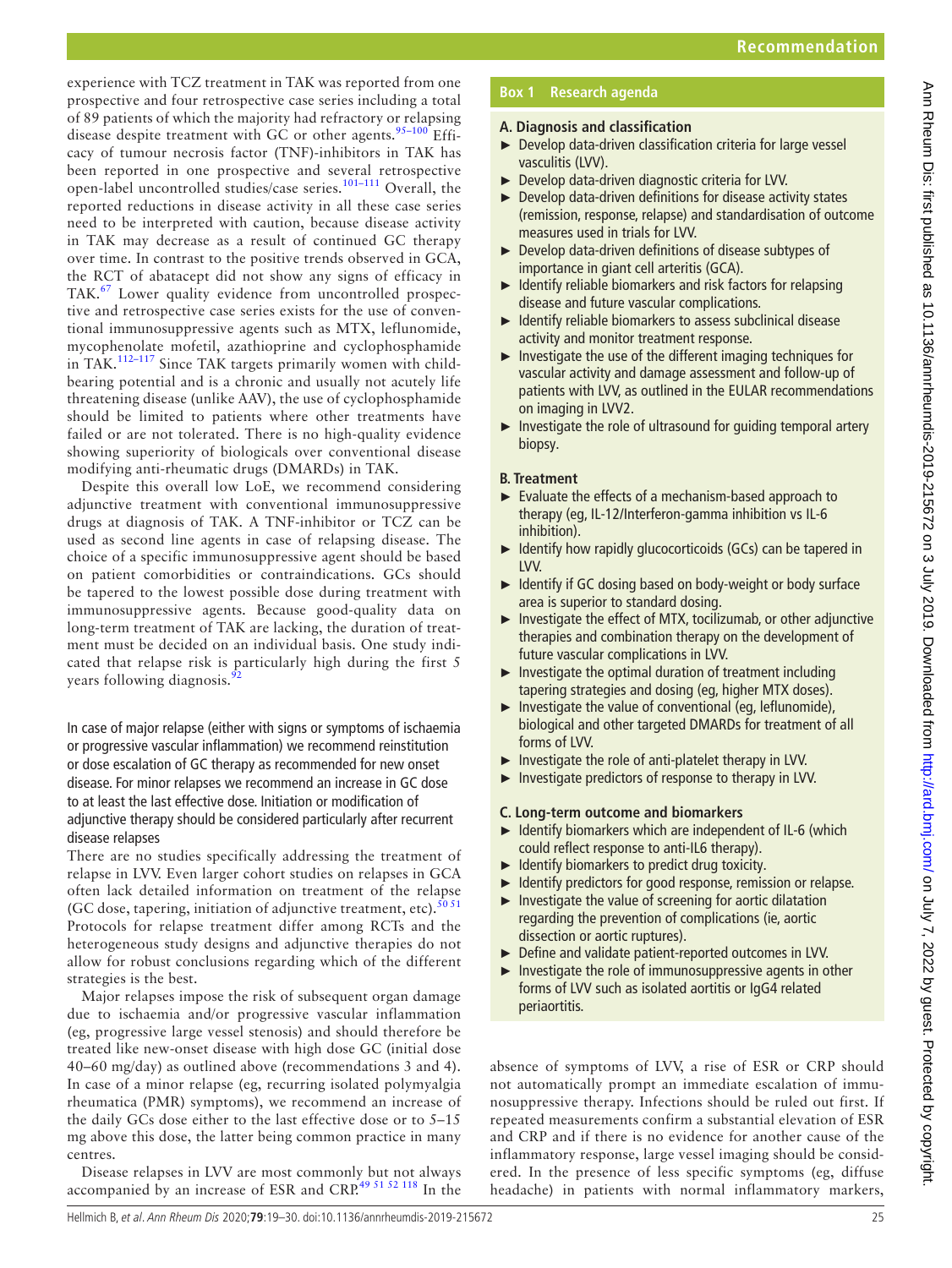imaging (ultrasound, MRI or PET-CT) may be helpful.<sup>[2](#page-8-1)</sup> However, signals of vessel wall inflammation on imaging may persist even in complete clinical remission.<sup>16 119</sup> At present, it is unknown if such residual activity represents true active disease or remodelling. Therefore, such imaging findings observed during follow-up have to be interpreted with caution considering the disease course of the individual patient and by comparing them to imaging findings previously obtained.<sup>[2](#page-8-1)</sup>

As outlined in recommendation 5, we recommend adjunctive GC sparing therapy (if not already begun at disease onset) or a modification (dose escalation or switch to another agent) of an already existing GC-sparing therapy in relapsing patients in order to improve long-term disease control. So far, there are no RCTs that have specifically focused on the adjunctive treatment of relapses. However, the GiACTA trial included 132 relapsing patients and TCZ was superior to GC monotherapy in this situation.<sup>[38](#page-9-3)</sup> All three RCTs of MTX in GCA included patients with new onset disease only. However, patients who received MTX had a 50% lower risk ( $p=0.02$ ) of developing a second relapse in a meta-analysis, thus providing evidence for the efficacy of MTX after a first relapse. Other agents have either not been studied prospectively or showed no signs of efficacy in relapsing GCA.

In relapsing TAK despite treatment with GC plus a conventional immunosuppressive agent, a TNF-inhibitor or TCZ can be used as second line agent (see also recommendation 6).

Antiplatelet or anticoagulant therapy should not be routinely used for treatment of LVV unless it is indicated for other reasons (eg, coronary heart disease, cerebrovascular disease, etc). In special situations such as vascular ischaemic complications or high risk of cardiovascular disease, these might be considered on an individual basis

Patients with GCA are at an increased risk of developing cardiovascular and cerebrovascular events.<sup>[120 121](#page-10-13)</sup> The original EULAR recommendation to use aspirin prophylactically in GCA was based on data from two retrospective studies showing that patients who received low-dose aspirin before or at the time of diagnosis of GCA may have reduced rates of vision loss or stroke, although the number of events was low in these cohorts.[122 123](#page-10-14) However, two more recent cohort studies and a meta-analysis did not confirm a protective effect of aspirin in GCA. $124-126$  Balancing the potential protective effect (which is unknown) of aspirin against its potential harm (such as bleeding), $127$  we decided to change the original statement and now recommend that antiplatelet or anticoagulant therapy should not be routinely prescribed unless they are indicated for other reasons (eg, coronary heart disease, cerebrovascular disease, etc).

A significantly decreased risk of ischaemic events was reported from a single cohort of 41 TAK patients using anti-platelet therapy.<sup>[128](#page-11-0)</sup> In view of the low LoE, a vascular team should decide on the use of anti-platelet therapy in TAK on an individual basis taking the degree of vessel stenosis and other risk factors into account.

In LVV, elective endovascular interventions or reconstructive surgery should be performed during stable remission. However, arterial vessel dissection or critical vascular ischaemia requires urgent referral to a vascular team

Interventional or surgical therapy is indicated if a vascular lesion that persists despite medical therapy is either symptomatic (such as a peripheral artery limb stenosis causing claudication) or is associated with an increased risk of future complications (such as rapid progression of an aortic aneurysm). The method of choice for vascular interventions in patients with LVV depends on the anatomic location of the vascular damage, timing (elective vs emergency) and other factors.

Undertaking surgical interventions in patients with active disease is associated with an increased risk of complications and lower patency rates.<sup>129-132</sup> Procedures should preferably be performed only during stable control of inflammation, except for emergency indications such as critical ischaemia, neurological complications such as stroke or aneurysm dissection. Otherwise, interventional and surgical vascular therapy follows the same principles as in patients without vasculitis.[133 134](#page-11-2) Given the complexity of LVV, patients selected for interventional or surgical therapy should be managed in collaboration with a multidisciplinary team (the exact constituency will vary, but could include vascular radiologists, vascular surgeons, neurologists and rheumatologists).

# Regular follow-up and monitoring of disease activity is recommended in patients with LVV, primarily based on symptoms, clinical findings and ESR/CRP levels

There are no data available to guide long-term follow-up of patients with GCA or TAK. In view of the high frequency of relapses and the potential harm resulting from relapse-related vessel and organ damage, routine follow-up visits could be scheduled every 1–3 months during the first year and in 3–6 months intervals afterwards. In patients with relapsefree remission, annual follow-up under shared care between rheumatologists and primary care can be considered. As late relapses can occur and the incidence of structural vascular lesions in GCA increases after 5 years from diagnosis, $4950135$ long-term follow-up of patients with GCA that remain asymptomatic can be scheduled on an individual patient basis.

Visits should include clinical monitoring and measurement of ESR and CRP. Routine imaging for activity assessment is not recommended for patients in clinical and biochemical remission, but may be used for long-term monitoring of structural damage, particularly vessel stenosis, dilatation and/or aneurysms.<sup>[2](#page-8-1)</sup> Methods and frequency of imaging should be decided on an individual basis.<sup>[2](#page-8-1)</sup> LVV-specific patient-reported outcome instruments for use in clinical practice are not available,<sup>38 136-138</sup> and should be the subject of future research.

## **Discussion**

Since the first EULAR recommendations on the management of LVV were published, high-quality diagnostic studies and several RCTs have expanded our knowledge about these complex diseases and allowed a significant update of the original recommendations. In view of new research questions to be addressed, improvements in SOPs and methodology for the development of EULAR recommendations, $3$  we undertook two completely new SLRs without time limits. Therefore, this update represents a new set of recommendations rather than a simple revision. While the majority of the original recommendations addressed LVV in general, new data allowed us to offer separate recommendations for GCA and TAK at least for some key areas of management. In GCA, disease subsets with only cranial, only extracranial or cranial plus extracranial arteritis have been described. High-quality evidence to guide differential management of these subtypes is yet lacking. Therefore,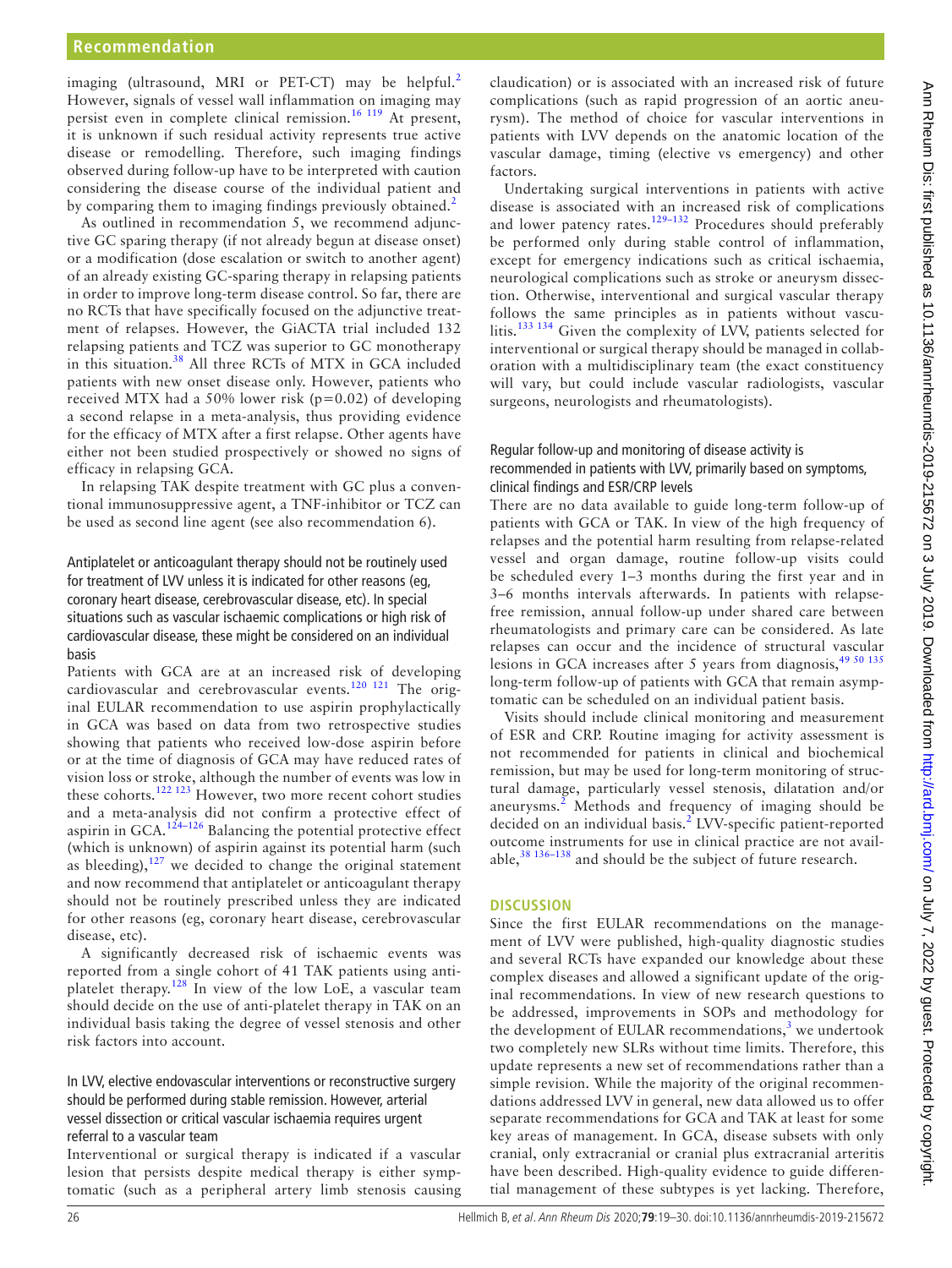all recommendations on GCA management inhere refer to all subtypes of GCA.

For this update, we have made substantial alterations, including the introduction of overarching principles and new recommendations on early diagnosis, multidisciplinary management and relapse treatment.

In conclusion, we substantially revised the original recommendations for the management of LVV. Despite progress over the past 10 years, we acknowledge that many recommendations are still consensus-based. However, despite the low-LoE, the level of agreement for each recommendation was consistently high among the task force members. We encourage clinicians to implement these recommendations into their clinical practice in order to effectively manage LVV and to improve the patients' quality of care.

#### **Author affiliations**

<sup>1</sup>Department of Internal Medicine, Rheumatology and Immunology, Medius Kliniken, University of Tübingen, Kirchheim-Teck, Germany <sup>2</sup>

<sup>2</sup>Rheumatology Department, Centro Hospitalar do Baixo Vouga E.P.E, Aveiro,

Portugal

<sup>3</sup>Rheumatology, Fondazione IRCCS Policlinico San Matteo, University of Pavia, Pavia, Italy

<sup>4</sup>Department of Rheumatology and Immunology, University Hospital Charité, Berlin, Germany

<sup>5</sup>Internal Medicine, Centre Hospitalier Universitaire de Caen, Caen, Basse-Normandie, France

<sup>6</sup>Rheumatology and Clinical Immunology, UMCG, Groningen, The Netherlands <sup>7</sup>Leicester, UK

<sup>8</sup>Department of Autoimmune Diseases, Hospital Clinic, University of Barcelona, Institut d'Investigacions Biomèdiques August Pi I Sunyer (IDIBAPS), Barcelona, Spain

<sup>9</sup>Rheumatology, Southend Hospital NHS Trust, Westcliff-on-sea, UK<br><sup>10</sup>Rheumatology, Medical University Graz, Graz, Austria

<sup>10</sup>Rheumatology, Medical University Graz, Graz, Austria<br><sup>11</sup>Rheumatology, Hospital of Bruneck, Bruneck, Italy

<sup>12</sup>Division of Rheumatology, Department of Internal Medicine, Istanbul University Cerrahpasa Faculty of Medicine, Istanbul, Turkey

<sup>13</sup>Department of Internal Medicine, Rheumatology and Immunology, Medus Klinken,

Karl-Albrechts-Universität Tübingen, Kirchheim-Teck, Germany<br><sup>14</sup>Hospital Saint-Louis, University Paris Diderot, Paris, France 15Ophthalmology, University Hospitals Birmingham, Birmingham, UK

<sup>16</sup>Neurometabolism, Institute of Metabolism and Systems Research, University of Birmingham, Birmingham, UK

<sup>1</sup>/Rheumatology, Norfolk and Norwich University Hospital, Norwich, UK

18Rheumatology, Hospital de Santa Maria - CHLN, Lisbon Academic Medical Centre, Lisbon, Portugal

<sup>19</sup>Rheumatology Research Unit; Instituto de Medicina Molecular, Instituto de Medicina Molecular, Lisboa, Portugal

<sup>20</sup> Arcispedale S Maria Nuova, Reggio Emilia, Italy

<sup>21</sup>Stroke and Neurocritical Care, GLB Hospitals and Acute Stroke Centers, Chennai, India

22Rheumatology, Peking Union Medical College Hospital, Beijing, China <sup>23</sup>University of Iceland, Reykjavik, Iceland

<sup>24</sup>Department of Rheumatology, Skåne University Hospital, Malmö, Sweden

<sup>25</sup>Medical Centre for Rheumatology Berlin-Buch, Immanuel Krankenhaus Berlin, Berlin, Germany

<sup>26</sup>Rheumatology and Clinical Immunology / Allerg, University Hospital (Inselspital), Bern, Switzerland

<sup>27</sup>Norwich Medical School, Bob Champion Research and Education Building, University of East Anglia, Norwich, UK

<sup>28</sup>Steyning, UK

<sup>29</sup>Nuffield Department of Orthopaedics, Rheumatology and Musculoskeletal Science (NDORMs), University of Oxford, Oxford, UK

**Correction notice** This article has been corrected since it published Online First. The third affiliations has been updated and the author's names for Maria C Cid and Wolfgang Schmidt have been corrected.

**Acknowledgements** The authors wish to thank the librarians Chiara Rebuffi, Grant Office and Scientific Documentation centre, Fondazione IRCCS Policlinico San Matteo, Pavia, Italy and Helena Donato, Documentation Unit, Centro Hospitalar e Universitário de Coimbra, Coimbra, Portugal, for advice and assistance during the SLR.

**Contributors** AA and SM conducted the SLR. RL provided substantial methodological advice. BH drafted the first version of the manuscript and subsequent revisions. All authors were involved in the formulation and discussion of the recommendations, reviewed the manuscript and made extensive comments and changes to it. The final version of the manuscript was approved by all authors.

**Funding** The authors have not declared a specific grant for this research from any funding agency in the public, commercial or not-for-profit sectors.

**Competing interests** EB received consultancies from Roche (payed to the University Medical Center Groningen). FB received grants from Horizon and Mundipharma and speaker fees and/or consultancies from Horizon, Mundipharma, Roche and Sanofi. HB received a grant and speaker fees from Roche. BD received consultancies and/or speaker fees from BMS, Chugai, GSK and Roche. CD received and grant from Celgene and speaker fees and/or consultancies from Abbvie, BMS, Lilly, MSD, Pfizer, Novartis, UCB, Roche and Sanofi. BH received speaker fees and/ or consultancies from Abbvie, Boehringer, Chugai, Celgene, MSD, Pfizer, Novartis and Roche. SM received speaker fees and consultancies from Roche and Chugai. WS received a grant from Roche and speaker fees and consultancies from Chugai, GSG, Novartis, Roche and Sanofi. CT received a grant from BMS and speaker fees and/or consultancies from Abbvie, BMS, Pfizer and Roche. PV received a grant for conducting an RCT in GCA from Roche. All other authors have no competing interests.

#### **Patient consent for publication** Not required.

**Provenance and peer review** Not commissioned: externally peer reviewed.

#### **ORCID iDs**

Bernhard Hellmich <http://orcid.org/0000-0002-8014-1801> Christian Dejaco<http://orcid.org/0000-0002-0173-0668> Gulen Hatemi<http://orcid.org/0000-0002-1952-1135> Chetan Mukhtyar <http://orcid.org/0000-0002-9771-6667>

## **References**

- <span id="page-8-0"></span>1 Mukhtyar C, Guillevin L, Cid MC, et al. EULAR recommendations for the management of large vessel vasculitis. [Ann Rheum Dis](http://dx.doi.org/10.1136/ard.2008.088351) 2009;68:318-23.
- <span id="page-8-1"></span>2 Dejaco C, Ramiro S, Duftner C, et al. EULAR recommendations for the use of imaging in large vessel vasculitis in clinical practice. [Ann Rheum Dis](http://dx.doi.org/10.1136/annrheumdis-2017-212649) 2018;77:636–43.
- <span id="page-8-2"></span>3 van der Heijde D, Aletaha D, Carmona L, et al. 2014 update of the EULAR standardised operating procedures for EULAR-endorsed recommendations. Ann [Rheum Dis](http://dx.doi.org/10.1136/annrheumdis-2014-206350) 2015;74:8–13.
- 4 AGREE. Available: [http://www.agreetrust.org/wp-content/uploads/2013/10/AGREE-](http://www.agreetrust.org/wp-content/uploads/2013/10/AGREE-II-Users-Manual-and-23-item-Instrument_2009_UPDATE_2013.pdf)[II-Users-Manual-and-23-item-Instrument\\_2009\\_UPDATE\\_2013.pdf](http://www.agreetrust.org/wp-content/uploads/2013/10/AGREE-II-Users-Manual-and-23-item-Instrument_2009_UPDATE_2013.pdf)
- <span id="page-8-3"></span>5 Monti S, Agueda AF, Luqmani R, et al. Systematic literature review Informing the 2018 update of the EULAR recommendations for the management of large vessel vasculitis: focus on giant cell arteritis. RMD open 2019.
- 6 Agueda A, Monti S, Luqmani R, et al. Management of Takayasu arteritis: a systematic review Informing the 2018 update of the EULAR recommendations for the management of large vessel vasculitis. RMD open 2019.
- <span id="page-8-4"></span>7 Hellmich B, Flossmann O, Gross WL, et al. EULAR recommendations for conducting clinical studies and/or clinical trials in systemic vasculitis: focus on anti-neutrophil cytoplasm antibody-associated vasculitis. [Ann Rheum Dis](http://dx.doi.org/10.1136/ard.2006.062711) 2007;66:605-17.
- <span id="page-8-5"></span>Jennette JC, Falk RJ, Bacon PA, et al. 2012 revised international chapel Hill consensus Conference Nomenclature of vasculitides. [Arthritis Rheum](http://dx.doi.org/10.1002/art.37715) 2013;65:1-11.
- <span id="page-8-6"></span>Diamantopoulos AP, Haugeberg G, Lindland A, et al. The fast-track ultrasound clinic for early diagnosis of giant cell arteritis significantly reduces permanent visual impairment: towards a more effective strategy to improve clinical outcome in giant cell arteritis? [Rheumatology](http://dx.doi.org/10.1093/rheumatology/kev289) 2016;55:66-70.
- 10 Patil P, Williams M, Maw WW, et al. Fast track pathway reduces sight loss in giant cell arteritis: results of a longitudinal observational cohort study. Clin Exp Rheumatol 2015;33(Suppl 89):S-103–6.
- <span id="page-8-7"></span>11 Monti S, Floris A, Ponte C, et al. The use of ultrasound to assess giant cell arteritis: review of the current evidence and practical guide for the rheumatologist. [Rheumatology](http://dx.doi.org/10.1093/rheumatology/kex173) 2018;57:227–35.
- <span id="page-8-8"></span>12 González-Gay MA, Blanco R, Rodríguez-Valverde V, et al. Permanent visual loss and cerebrovascular accidents in giant cell arteritis: predictors and response to treatment. [Arthritis Rheum](http://dx.doi.org/10.1002/1529-0131(199808)41:8<1497::AID-ART22>3.0.CO;2-Z) 1998;41:1497–504.
- <span id="page-8-9"></span>13 Luqmani R, Lee E, Singh S, et al. The role of ultrasound compared to biopsy of temporal arteries in the diagnosis and treatment of giant cell arteritis (TABUL): a diagnostic accuracy and cost-effectiveness study. [Health Technol Assess](http://dx.doi.org/10.3310/hta20900) 2016;20:1–238.
- <span id="page-8-10"></span>14 Hauenstein C, Reinhard M, Geiger J, et al. Effects of early corticosteroid treatment on magnetic resonance imaging and ultrasonography findings in giant cell arteritis. [Rheumatology](http://dx.doi.org/10.1093/rheumatology/kes153) 2012;51:1999–2003.
- 15 Maleszewski JJ, Younge BR, Fritzlen JT, et al. Clinical and pathological evolution of giant cell arteritis: a prospective study of follow-up temporal artery biopsies in 40 treated patients. [Mod Pathol](http://dx.doi.org/10.1038/modpathol.2017.10) 2017;30:788-96.
- <span id="page-8-12"></span>16 Blockmans D, de Ceuninck L, Vanderschueren S, et al. Repetitive 18Ffluorodeoxyglucose positron emission tomography in giant cell arteritis: a prospective study of 35 patients. [Arthritis Rheum](http://dx.doi.org/10.1002/art.21699) 2006;55:131-7.
- <span id="page-8-11"></span>17 Ypsilantis E, Courtney ED, Chopra N, et al. Importance of specimen length during temporal artery biopsy. [Br J Surg](http://dx.doi.org/10.1002/bjs.7595) 2011;98:1556-60.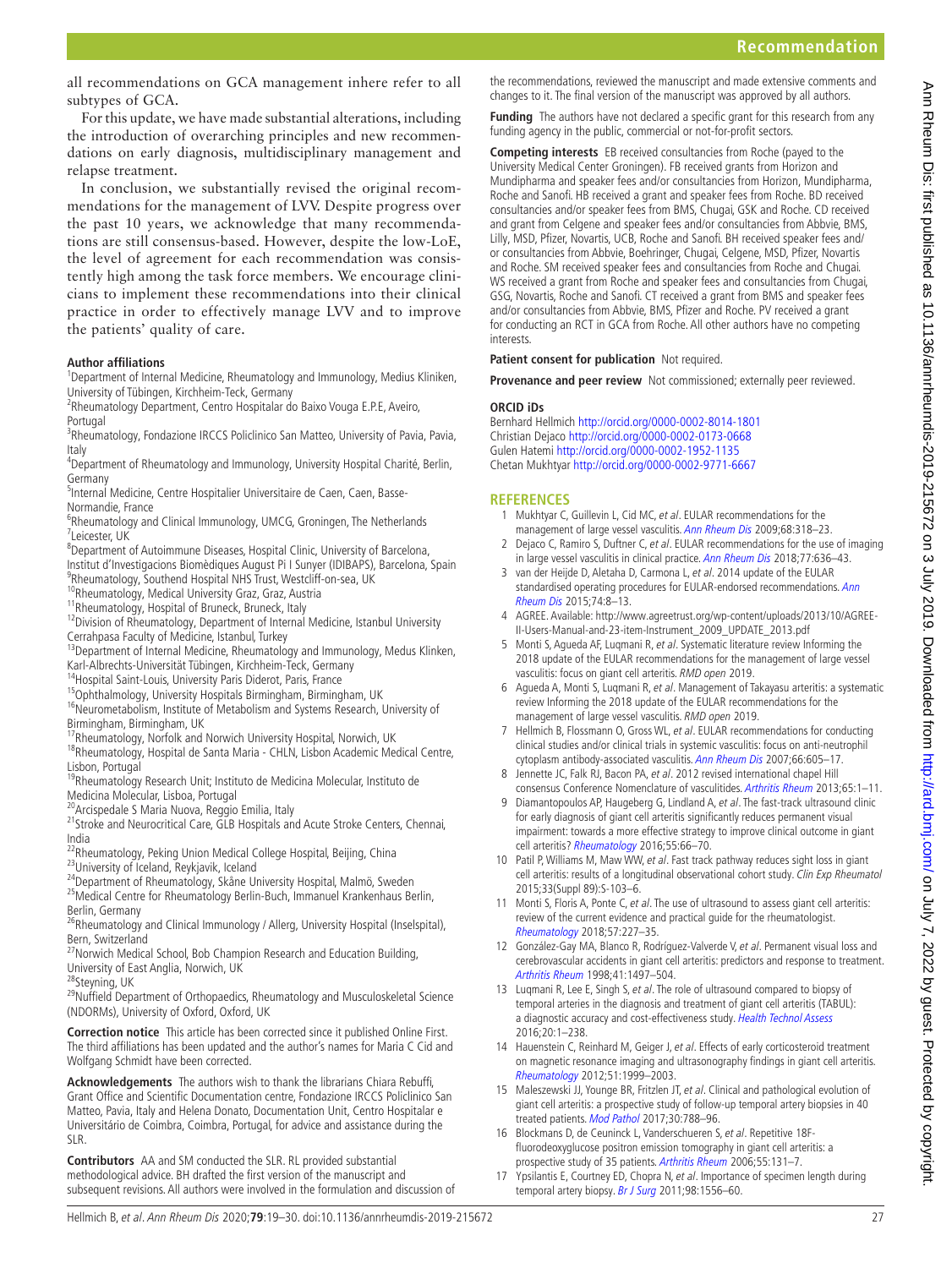# **Recommendation**

- 18 Achkar AA, Lie JT, Hunder GG, et al. How does previous corticosteroid treatment affect the biopsy findings in giant cell (temporal) arteritis? [Ann Intern Med](http://dx.doi.org/10.7326/0003-4819-120-12-199406150-00003) 1994;120:987–92.
- 19 Ball EL, Walsh SR, Tang TY, et al. Role of ultrasonography in the diagnosis of temporal arteritis. [Br J Surg](http://dx.doi.org/10.1002/bjs.7252) 2010;97:1765-71.
- 20 Duftner C, Dejaco C, Sepriano A, et al. Imaging in diagnosis, outcome prediction and monitoring of large vessel vasculitis: a systematic literature review and meta-analysis Informing the EULAR recommendations. [RMD Open](http://dx.doi.org/10.1136/rmdopen-2017-000612) 2018;4:e000612.
- 21 Bley TA, Reinhard M, Hauenstein C, et al. Comparison of duplex sonography and high-resolution magnetic resonance imaging in the diagnosis of giant cell (temporal) arteritis. [Arthritis Rheum](http://dx.doi.org/10.1002/art.23699) 2008;58:2574–8.
- <span id="page-9-0"></span>22 Germano G, Muratore F, Cimino L, et al. Is colour duplex sonography-guided temporal artery biopsy useful in the diagnosis of giant cell arteritis? A randomized study. [Rheumatology](http://dx.doi.org/10.1093/rheumatology/keu241) 2015;54:400–4.
- <span id="page-9-1"></span>23 Hernández-Rodríguez J, Murgia G, Villar I, et al. Description and validation of histological patterns and proposal of a dynamic model of inflammatory infiltration in giant-cell arteritis. [Medicine](http://dx.doi.org/10.1097/MD.0000000000002368) 2016;95:e2368.
- 24 Armstrong AT, Tyler WB, Wood GC, et al. Clinical importance of the presence of giant cells in temporal arteritis. [J Clin Pathol](http://dx.doi.org/10.1136/jcp.2007.049049) 2008;61:669-71.
- 25 Breuer GS, Nesher R, Reinus K, et al. Association between histological features in temporal artery biopsies and clinical features of patients with giant cell arteritis. Isr [Med Assoc J](http://www.ncbi.nlm.nih.gov/pubmed/23882888) 2013;15:271–4.
- 26 Cavazza A, Muratore F, Boiardi L, et al. Inflamed temporal artery: histologic findings in 354 biopsies, with clinical correlations. [Am J Surg Pathol](http://dx.doi.org/10.1097/PAS.0000000000000244) 2014;38:1360-70.
- 27 Restuccia G, Cavazza A, Boiardi L, et al. Small-vessel vasculitis surrounding an uninflamed temporal artery and isolated vasa vasorum vasculitis of the temporal artery: two subsets of giant cell arteritis. [Arthritis Rheum](http://dx.doi.org/10.1002/art.33362) 2012;64:549–56.
- 28 Chatelain D, Duhaut P, Schmidt J, et al. Pathological features of temporal arteries in patients with giant cell arteritis presenting with permanent visual loss. Ann Rheum [Dis](http://dx.doi.org/10.1136/ard.2007.084947) 2009;68:84-8.
- 29 Kaiser M, Weyand CM, Björnsson J, et al. Platelet-derived growth factor, intimal hyperplasia, and ischemic complications in giant cell arteritis. [Arthritis Rheum](http://dx.doi.org/10.1002/1529-0131(199804)41:4<623::AID-ART9>3.0.CO;2-6) 1998;41:623–33.
- 30 Makkuni D, Bharadwaj A, Wolfe K, et al. Is intimal hyperplasia a marker of neuro-ophthalmic complications of giant cell arteritis? [Rheumatology](http://dx.doi.org/10.1093/rheumatology/ken012) 2008;47:488-90.
- 31 Muratore F, Boiardi L, Cavazza A, et al. Correlations between histopathological findings and clinical manifestations in biopsy-proven giant cell arteritis. [J Autoimmun](http://dx.doi.org/10.1016/j.jaut.2016.03.005) 2016;69:94–101.
- 32 Quinn EM, Kearney DE, Kelly J, et al. Temporal artery biopsy is not required in all cases of suspected giant cell arteritis. [Ann Vasc Surg](http://dx.doi.org/10.1016/j.avsg.2011.10.009) 2012;26:649-54.
- <span id="page-9-8"></span>33 Restuccia G, Boiardi L, Cavazza A, et al. Flares in biopsy-proven giant cell arteritis in northern Italy: characteristics and predictors in a long-term follow-up study. [Medicine](http://dx.doi.org/10.1097/MD.0000000000003524) 2016;95:e3524.
- 34 ter Borg EJ, Haanen HCM, Seldenrijk CA. Relationship between histological subtypes and clinical characteristics at presentation and outcome in biopsy-proven temporal arteritis. Identification of a relatively benign subgroup. [Clin Rheumatol](http://dx.doi.org/10.1007/s10067-006-0332-0) 2007;26:529–32.
- 35 Schmidt D, Löffler KU, arteritis T. Temporal arteritis. Comparison of histological and clinical findings. [Acta Ophthalmol](http://www.ncbi.nlm.nih.gov/pubmed/7976262) 1994;72:319–25.
- <span id="page-9-2"></span>36 Naderi N, Mohammad AJ, Turesson C. Large vessel involvement in biopsy-proven giant cell arteritis: incidence, distribution, and predictors. [Scand J Rheumatol](http://dx.doi.org/10.1080/03009742.2016.1190984) 2017;46:215–21.
- 37 Parikh M, Miller NR, Lee AG, et al. Prevalence of a normal C-reactive protein with an elevated erythrocyte sedimentation rate in biopsy-proven giant cell arteritis. [Ophthalmology](http://dx.doi.org/10.1016/j.ophtha.2006.05.020) 2006;113:1842–5.
- <span id="page-9-3"></span>38 Stone JH, Tuckwell K, Dimonaco S, et al. Trial of tocilizumab in giant-cell arteritis. N [Engl J Med](http://dx.doi.org/10.1056/NEJMoa1613849) 2017;377:317–28.
- 39 Raine C, Stapleton PP, Merinopoulos D, et al. A 26-week feasibility study comparing the efficacy and safety of modified-release prednisone with immediate-release prednisolone in newly diagnosed cases of giant cell arteritis. [Int J Rheum Dis](http://dx.doi.org/10.1111/1756-185X.13149) 2018;21:285–91.
- <span id="page-9-7"></span>40 Mazlumzadeh M, Hunder GG, Easley KA, et al. Treatment of giant cell arteritis using induction therapy with high-dose glucocorticoids: a double-blind, placebo-controlled, randomized prospective clinical trial. [Arthritis Rheum](http://dx.doi.org/10.1002/art.22163) 2006;54:3310–8.
- 41 Chevalet P, Barrier JH, Pottier P, et al. A randomized, multicenter, controlled trial using intravenous pulses of methylprednisolone in the initial treatment of simple forms of giant cell arteritis: a one year followup study of 164 patients. [J Rheumatol](http://www.ncbi.nlm.nih.gov/pubmed/10852275) 2000;27:1484–91.
- <span id="page-9-10"></span>42 Kyle V, Hazleman BL. Treatment of polymyalgia rheumatica and giant cell arteritis. I. steroid regimens in the first two months. [Ann Rheum Dis](http://dx.doi.org/10.1136/ard.48.8.658) 1989;48:658-61.
- <span id="page-9-9"></span>43 Les I, Pijoan JI, Rodriguez-Alvarez R, et al. Effectiveness and safety of medium-dose prednisone in giant cell arteritis: a retrospective cohort study of 103 patients. Clin Exp Rheumatol 2015;33(Suppl 89):S-90–7.
- <span id="page-9-4"></span>44 Buttgereit F, da Silva JAP, Boers M, et al. Standardised Nomenclature for glucocorticoid dosages and glucocorticoid treatment regimens: current questions and tentative answers in rheumatology. [Ann Rheum Dis](http://dx.doi.org/10.1136/ard.61.8.718) 2002;61:718–22.
- <span id="page-9-5"></span>45 Sanden S, Tripmacher R, Weltrich R, et al. Glucocorticoid dose dependent downregulation of glucocorticoid receptors in patients with rheumatic diseases. J [Rheumatol](http://www.ncbi.nlm.nih.gov/pubmed/10813299) 2000;27:1265–70.
- 46 Schottelius A, Wedel S, Weltrich R, et al. Higher expression of glucocorticoid receptor in peripheral mononuclear cells in inflammatory bowel disease. [Am J Gastroenterol](http://dx.doi.org/10.1111/j.1572-0241.2000.02188.x) 2000;95:1994–9.
- <span id="page-9-6"></span>47 Chan CC, Paine M, O'Day J. Steroid management in giant cell arteritis. Br J [Ophthalmol](http://dx.doi.org/10.1136/bjo.85.9.1061) 2001;85:1061–4.
- 48 Hayreh SS, Zimmerman B, Kardon RH. Visual improvement with corticosteroid therapy in giant cell arteritis. Report of a large study and review of literature. Acta [Ophthalmol Scand](http://dx.doi.org/10.1034/j.1600-0420.2002.800403.x) 2002;80:355–67.
- <span id="page-9-13"></span>49 Alba MA, García-Martínez A, Prieto-González S, et al. Relapses in patients with giant cell arteritis: prevalence, characteristics, and associated clinical findings in a longitudinally followed cohort of 106 patients. [Medicine](http://dx.doi.org/10.1097/MD.0000000000000033) 2014;93:194–201.
- <span id="page-9-16"></span>Kermani TA, Warrington KJ, Cuthbertson D, et al. Disease relapses among patients with giant cell arteritis: a prospective, longitudinal cohort study. [J Rheumatol](http://dx.doi.org/10.3899/jrheum.141347) 2015;42:1213–7.
- 51 Labarca C, Koster MJ, Crowson CS, et al. Predictors of relapse and treatment outcomes in biopsy-proven giant cell arteritis: a retrospective cohort study. [Rheumatology](http://dx.doi.org/10.1093/rheumatology/kev348) 2016;55:347–56.
- 52 Martinez-Lado L, Calviño-Díaz C, Piñeiro A, et al. Relapses and recurrences in giant cell arteritis: a population-based study of patients with biopsy-proven disease from northwestern Spain. [Medicine](http://dx.doi.org/10.1097/MD.0b013e31821c4fad) 2011;90:186-93.
- 53 Liozon E, Roblot P, Paire D, et al. Anticardiolipin antibody levels predict flares and relapses in patients with giant-cell (temporal) arteritis. A longitudinal study of 58 biopsy-proven cases. [Rheumatology](http://dx.doi.org/10.1093/rheumatology/39.10.1089) 2000;39:1089-94.
- 54 Proven A, Gabriel SE, Orces C, et al. Glucocorticoid therapy in giant cell arteritis: duration and adverse outcomes. [Arthritis Rheum](http://dx.doi.org/10.1002/art.11388) 2003;49:703-8.
- 55 Nesher G, Nesher R, Mates M, et al. Giant cell arteritis: intensity of the initial systemic inflammatory response and the course of the disease. [Clin Exp Rheumatol](http://www.ncbi.nlm.nih.gov/pubmed/18799050) 2008;26(3 Suppl 49):S30–4.
- 56 Hernández-Rodríguez J, García-Martínez A, Casademont J, et al. A strong initial systemic inflammatory response is associated with higher corticosteroid requirements and longer duration of therapy in patients with giant-cell arteritis. [Arthritis Rheum](http://dx.doi.org/10.1002/art1.10161) 2002;47:29–35.
- 57 Hachulla E, Boivin V, Pasturel-Michon U, et al. Prognostic factors and long-term evolution in a cohort of 133 patients with giant cell arteritis. Clin Exp Rheumatol 2001;19:171–6.
- 58 Graham E, Holland A, Avery A, et al. Prognosis in giant-cell arteritis.. In: [British](http://dx.doi.org/10.1136/bmj.282.6260.269)  [medical journal \(clinical research](http://dx.doi.org/10.1136/bmj.282.6260.269). . 282(6260, 1981: 282. 269–71.
- 59 Jamilloux Y, Liozon E, Pugnet G, et al. Recovery of adrenal function after long-term glucocorticoid therapy for giant cell arteritis: a cohort study. [PLoS One](http://dx.doi.org/10.1371/journal.pone.0068713) 2013;8:e68713.
- 60 Broder MS, Sarsour K, Chang E, et al. Corticosteroid-related adverse events in patients with giant cell arteritis: a claims-based analysis. [Semin Arthritis Rheum](http://dx.doi.org/10.1016/j.semarthrit.2016.05.009) 2016;46:246–52.
- 61 Chandran A, Udayakumar PD, Kermani TA, et al. Glucocorticoid usage in giant cell arteritis over six decades (1950 to 2009). Clin Exp Rheumatol 2015;33(Suppl 89):S-98–102.
- 62 Delecoeuillerie G, Joly P, Cohen de Lara A, et al. Polymyalgia rheumatica and temporal arteritis: a retrospective analysis of prognostic features and different corticosteroid regimens (11 year survey of 210 patients). [Ann Rheum Dis](http://dx.doi.org/10.1136/ard.47.9.733) 1988;47:733–9.
- 63 Wilson JC, Sarsour K, Collinson N, et al. Incidence of outcomes potentially associated with corticosteroid therapy in patients with giant cell arteritis. [Semin Arthritis Rheum](http://dx.doi.org/10.1016/j.semarthrit.2016.10.001) 2017;46:650–6.
- 64 Wilson JC, Sarsour K, Collinson N, et al. Serious adverse effects associated with glucocorticoid therapy in patients with giant cell arteritis (GCA): a nested case-control analysis. [Semin Arthritis Rheum](http://dx.doi.org/10.1016/j.semarthrit.2016.11.006) 2017;46:819-27.
- 65 Unizony SH, Dasgupta B, Fisheleva E, et al. Design of the tocilizumab in giant cell arteritis trial. [Int J Rheumatol](http://dx.doi.org/10.1155/2013/912562) 2013;2013:1-10.
- <span id="page-9-11"></span>66 Nakaoka Y, Isobe M, Takei S, et al. Efficacy and safety of tocilizumab in patients with refractory Takayasu arteritis: results from a randomised, double-blind, placebocontrolled, phase 3 trial in Japan (the TAKT study). Ann Rheum Dis 2018;77:348–54.
- <span id="page-9-12"></span>67 Langford CA, Cuthbertson D, Ytterberg SR, et al. A randomized, double-blind trial of abatacept (CTLA-4Ig) for the treatment of Takayasu arteritis. [Arthritis Rheumatol](http://dx.doi.org/10.1002/art.40037) 2017;69:846–53.
- <span id="page-9-14"></span>68 Strehl C, Bijlsma JWJ, de Wit M, et al. Defining conditions where long-term glucocorticoid treatment has an acceptably low level of harm to facilitate implementation of existing recommendations: viewpoints from an EULAR Task Force. [Ann Rheum Dis](http://dx.doi.org/10.1136/annrheumdis-2015-208916) 2016;75:952–7.
- <span id="page-9-15"></span>69 Strangfeld A, Richter A, Siegmund B, et al. Risk for lower intestinal perforations in patients with rheumatoid arthritis treated with tocilizumab in comparison to treatment with other biologic or conventional synthetic DMARDs. [Ann Rheum Dis](http://dx.doi.org/10.1136/annrheumdis-2016-209773) 2017;76:504–10.
- 70 Villiger PM, Adler S, Kuchen S, et al. Tocilizumab for induction and maintenance of remission in giant cell arteritis: a phase 2, randomised, double-blind, placebo-controlled trial. [The Lancet](http://dx.doi.org/10.1016/S0140-6736(16)00560-2) 2016;387:1921-7.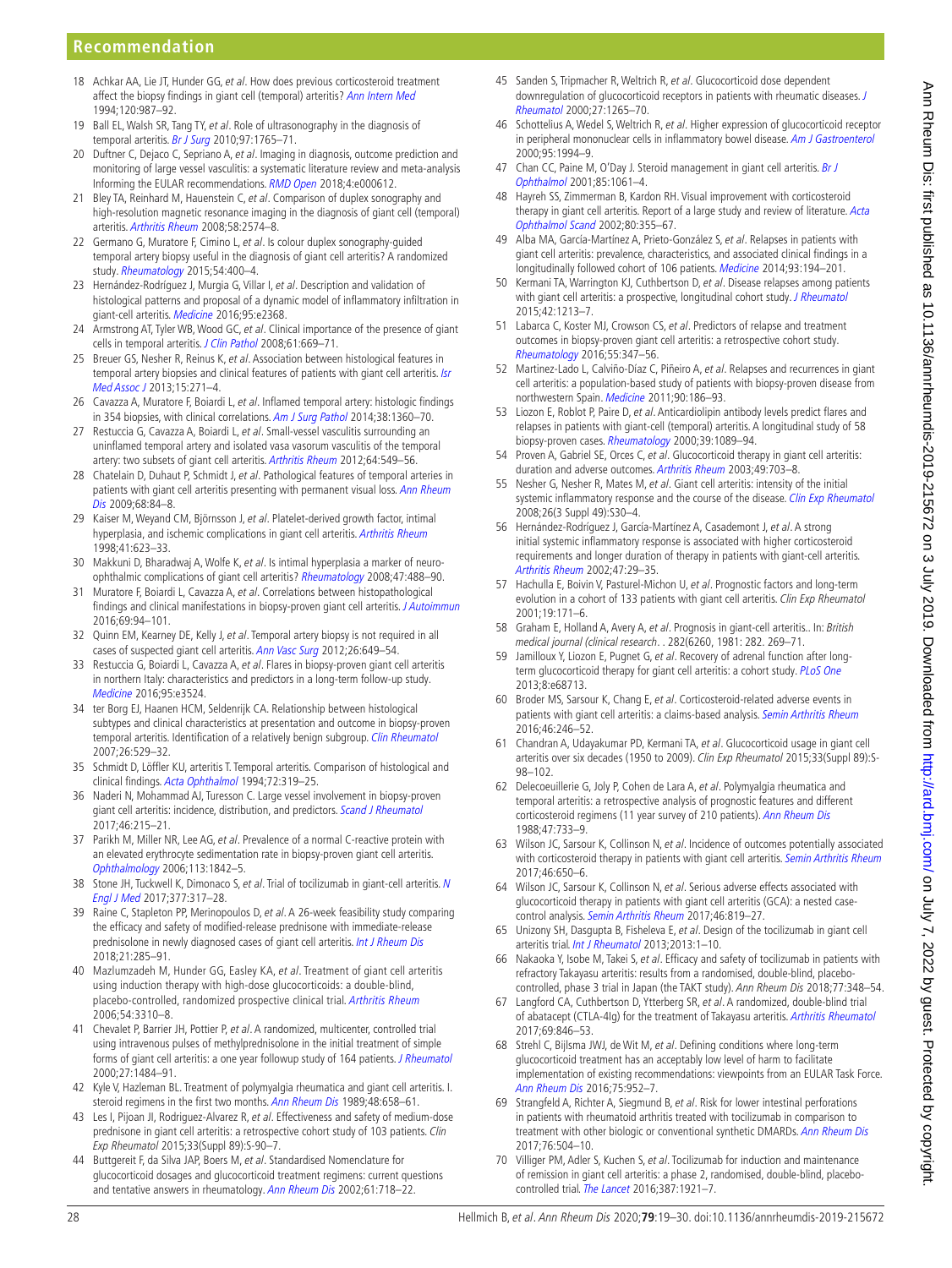- <span id="page-10-1"></span><span id="page-10-0"></span>72 Hoffman GS, Cid MC, Hellmann DB, et al. A multicenter, randomized, double-blind, placebo-controlled trial of adjuvant methotrexate treatment for giant cell arteritis. [Arthritis & Rheumatism](http://dx.doi.org/10.1002/art.10262) 2002;46:1309–18.
- 73 Spiera RF, Mitnick HJ, Kupersmith M, et al. A prospective, double-blind, randomized, placebo controlled trial of methotrexate in the treatment of giant cell arteritis (GCA). [Clin Exp Rheumatol](http://www.ncbi.nlm.nih.gov/pubmed/11579707) 2001;19:495–501.
- <span id="page-10-2"></span>74 Jover JA, Hernández-García C, Morado IC, et al. Combined treatment of giant-cell arteritis with methotrexate and prednisone. A randomized, double-blind, placebocontrolled trial. [Ann Intern Med](http://www.ncbi.nlm.nih.gov/pubmed/11177313) 2001;134:106–14.
- <span id="page-10-3"></span>75 Mahr AD, Jover JA, Spiera RF, et al. Adjunctive methotrexate for treatment of giant cell arteritis: an individual patient data meta-analysis. [Arthritis Rheum](http://dx.doi.org/10.1002/art.22754) 2007;56:2789–97.
- <span id="page-10-4"></span>76 Leon L, Rodriguez-Rodriguez L, Freites D, et al. Long-term continuation of methotrexate therapy in giant cell arteritis patients in clinical practice. Clin Exp [Rheumatol](http://www.ncbi.nlm.nih.gov/pubmed/28134073) 2017;35 Suppl 103:165–70.
- 77 Evans J, Steel L, Borg F, et al. Long-term efficacy and safety of tocilizumab in giant cell arteritis and large vessel vasculitis. [RMD Open](http://dx.doi.org/10.1136/rmdopen-2015-000137) 2016;2:e000137.
- <span id="page-10-5"></span>78 Rigby WFC, Lampl K, Low JM, et al. Review of routine laboratory monitoring for patients with rheumatoid arthritis receiving biologic or Nonbiologic DMARDs. Int J [Rheumatol](http://dx.doi.org/10.1155/2017/9614241) 2017;2017:1–15.
- <span id="page-10-6"></span>79 Langford CA, Cuthbertson D, Ytterberg SR, et al. A randomized, double-blind trial of abatacept (CTLA-4Ig) for the treatment of giant cell arteritis. [Arthritis Rheumatol](http://dx.doi.org/10.1002/art.40044) 2017;69:837–45.
- 80 Conway R, O'Neill L, O'Flynn E, et al. Ustekinumab for the treatment of refractory giant cell arteritis. Ann Rheum Dis 2016.
- 81 Quartuccio L, Maset M, De Maglio G, et al. Role of oral cyclophosphamide in the treatment of giant cell arteritis. [Rheumatology](http://dx.doi.org/10.1093/rheumatology/kes127) 2012;51:1677-86.
- 82 Loock J, Henes J, Kötter I, et al. Treatment of refractory giant cell arteritis with cyclophosphamide:a retrospective analysis of 35 patients from three centres. Clin [Exp Rheumatol](http://www.ncbi.nlm.nih.gov/pubmed/22640650) 2012;30(1 Suppl 70):S70–6.
- 83 de Boysson H, Boutemy J, Creveuil C, et al. Is there a place for cyclophosphamide in the treatment of giant-cell arteritis? A case series and systematic review. Semin [Arthritis Rheum](http://dx.doi.org/10.1016/j.semarthrit.2012.12.023) 2013;43:105–12.
- 84 Adizie T, Christidis D, Dharmapaliah C, et al. Efficacy and tolerability of leflunomide in difficult-to-treat polymyalgia rheumatica and giant cell arteritis: a case series. Int J [Clin Pract](http://dx.doi.org/10.1111/j.1742-1241.2012.02981.x) 2012;66:906–9.
- 85 Hoffman GS, Cid MC, Rendt-Zagar KE, et al. Infliximab for maintenance of glucocorticosteroid-induced remission of giant cell arteritis: a randomized trial. Ann [Intern Med](http://dx.doi.org/10.7326/0003-4819-146-9-200705010-00004) 2007;146:621–30.
- 86 Martínez-Taboada VM, Rodríguez-Valverde V, Carreño L, et al. A double-blind placebo controlled trial of etanercept in patients with giant cell arteritis and corticosteroid side effects. [Ann Rheum Dis](http://dx.doi.org/10.1136/ard.2007.082115) 2008;67:625–30.
- 87 Seror R, Baron G, Hachulla E, et al. Adalimumab for steroid sparing in patients with giant-cell arteritis: results of a multicentre randomised controlled trial. Ann Rheum [Dis](http://dx.doi.org/10.1136/annrheumdis-2013-203586) 2014;73:2074-81.
- 88 Schaufelberger C, Andersson R, Nordborg E. No additive effect of cyclosporin A compared with glucocorticoid treatment alone in giant cell arteritis: results of an open, controlled, randomized study. [Rheumatology](http://dx.doi.org/10.1093/rheumatology/37.4.464) 1998;37:464-5.
- 89 Schaufelberger C, Möllby H, Uddhammar A, et al. No additional steroid-sparing effect of cyclosporine A in giant cell arteritis. [Scand J Rheumatol](http://dx.doi.org/10.1080/03009740500474537) 2006;35:327-9.
- 90 Ly KH, Dalmay F, Gondran G, et al. Steroid-sparing effect and toxicity of dapsone treatment in giant cell arteritis: a single-center, retrospective study of 70 patients. [Medicine](http://dx.doi.org/10.1097/MD.0000000000004974) 2016;95:e4974.
- <span id="page-10-7"></span>91 Ohigashi H, Haraguchi G, Konishi M, et al. Improved prognosis of Takayasu arteritis over the past decade--comprehensive analysis of 106 patients. [Circ J](http://www.ncbi.nlm.nih.gov/pubmed/22301847) 2012;76:1004–11.
- <span id="page-10-12"></span>92 Comarmond C, Biard L, Lambert M, et al. Long-term outcomes and prognostic factors of complications in Takayasu arteritis: a multicenter study of 318 patients. [Circulation](http://dx.doi.org/10.1161/CIRCULATIONAHA.116.027094) 2017;136:1114–22.
- <span id="page-10-8"></span>93 Maksimowicz-McKinnon K, Clark TM, Hoffman GS. Limitations of therapy and a guarded prognosis in an American cohort of Takayasu arteritis patients. Arthritis [Rheum](http://dx.doi.org/10.1002/art.22404) 2007;56:1000–9.
- 94 Bicakcigil M, Aksu K, Kamali S, et al. Takayasu's arteritis in Turkey clinical and angiographic features of 248 patients. [Clin Exp Rheumatol](http://www.ncbi.nlm.nih.gov/pubmed/19646348) 2009;27(1 Suppl 52):S59–64.
- <span id="page-10-9"></span>95 Zhou J, Chen Z, Li J, et al. The efficacy of tocilizumab for the treatment of Chinese Takayasu's arteritis. [Clin Exp Rheumatol](http://www.ncbi.nlm.nih.gov/pubmed/28406764) 2017;35 Suppl 103:171-5.
- 96 Nakaoka Y, Higuchi K, Arita Y, et al. Tocilizumab for the treatment of patients with refractory Takayasu arteritis. [Int Heart J](http://dx.doi.org/10.1536/ihj.54.405) 2013;54:405-11.
- 97 Loricera J, Blanco R, Hernández JL, et al. Tocilizumab in giant cell arteritis: multicenter open-label study of 22 patients. [Semin Arthritis Rheum](http://dx.doi.org/10.1016/j.semarthrit.2014.12.005) 2015;44:717–23.
- 98 Abisror N, Mekinian A, Lavigne C, et al. Tocilizumab in refractory Takayasu arteritis: a case series and updated literature review. [Autoimmunity Reviews](http://dx.doi.org/10.1016/j.autrev.2013.06.019) 2013;12:1143–9.
- 99 Tombetti E, Franchini S, Papa M, et al. Treatment of refractory Takayasu arteritis with tocilizumab: 7 Italian patients from a single referral center. *[J Rheumatol](http://dx.doi.org/10.3899/jrheum.130536)* 2013;40:2047–51.
- 100 Goel R, Danda D, Kumar S, et al. Rapid control of disease activity by tocilizumab in 10 'difficult-to-treat' cases of Takayasu arteritis. [Int J Rheum Dis](http://dx.doi.org/10.1111/1756-185X.12220) 2013;16:754–61.
- <span id="page-10-10"></span>101 Hoffman GS, Merkel PA, Brasington RD, et al. Anti-tumor necrosis factor therapy in patients with difficult to treat Takayasu arteritis. [Arthritis Rheum](http://dx.doi.org/10.1002/art.20300) 2004;50:2296–304.
- 102 Gudbrandsson B, Molberg Øyvind, Palm Øyvind. TNF inhibitors appear to inhibit disease progression and improve outcome in Takayasu arteritis; an observational, population-based time trend study. [Arthritis Res Ther](http://dx.doi.org/10.1186/s13075-017-1316-y) 2017;19.
- 103 Novikov PI, Smitienko IO, Moiseev SV. Tumor necrosis factor alpha inhibitors in patients with Takayasu's arteritis refractory to standard immunosuppressive treatment: cases series and review of the literature. [Clin Rheumatol](http://dx.doi.org/10.1007/s10067-013-2380-6) 2013;32:1827–32.
- 104 Comarmond C, Plaisier E, Dahan K, et al. Anti TNF-α in refractory Takayasu's arteritis: cases series and review of the literature. [Autoimmun Rev](http://dx.doi.org/10.1016/j.autrev.2011.11.025) 2012;11:678-84.
- 105 Schmidt J, Kermani TA, Kirstin Bacani A, Bacani AK, et al. Tumor necrosis factor inhibitors in patients with Takayasu arteritis: experience from a referral center with long-term follow-up. [Arthritis Care Res](http://dx.doi.org/10.1002/acr.21636) 2012;64:n/a–83.
- 106 Molloy ES, Langford CA, Clark TM, et al. Anti-tumour necrosis factor therapy in patients with refractory Takayasu arteritis: long-term follow-up. Annals of the [Rheumatic Diseases](http://dx.doi.org/10.1136/ard.2008.093260) 2008;67:1567–9.
- 107 Quartuccio L, Schiavon F, Zuliani F, et al. Long-term efficacy and improvement of health-related quality of life in patients with Takayasu's arteritis treated with infliximab. [Clin Exp Rheumatol](http://www.ncbi.nlm.nih.gov/pubmed/23044074) 2012;30:922-8.
- 108 Mekinian A, Néel A, Sibilia J, et al. Efficacy and tolerance of infliximab in refractory Takayasu arteritis: French multicentre study. [Rheumatology](http://dx.doi.org/10.1093/rheumatology/ker380) 2012;51:882-6.
- 109 Serra R, Grande R, Buffone G, et al. Effects of glucocorticoids and tumor necrosis factor-alpha inhibitors on both clinical and molecular parameters in patients with Takayasu arteritis. [J Pharmacol Pharmacother](http://dx.doi.org/10.4103/0976-500X.136101) 2014;5:193-6.
- 110 Nunes G, Neves FS, Melo FM, et al. Takayasu arteritis: anti-TNF therapy in a Brazilian setting. [Rev Bras Reumatol](http://www.ncbi.nlm.nih.gov/pubmed/21125165) 2010;50:291-8.
- 111 Ohigashi H, Tamura N, Ebana Y, et al. Effects of immunosuppressive and biological agents on refractory Takayasu arteritis patients unresponsive to glucocorticoid treatment. *[J Cardiol](http://dx.doi.org/10.1016/j.jjcc.2016.07.009)* 2017:69:774-8.
- <span id="page-10-11"></span>112 Hoffman GS, Leavitt RY, Kerr GS, et al. Treatment of glucocorticoid-resistant or relapsing Takayasu arteritis with methotrexate. [Arthritis Rheum](http://dx.doi.org/10.1002/art.1780370420) 1994;37:578–82.
- 113 de Souza AWS, de Almeida Agustinelli R, de Cinque Almeida H, et al. Leflunomide in Takayasu arteritis - A long term observational study. [Rev Bras Reumatol Engl Ed](http://dx.doi.org/10.1016/j.rbre.2016.02.003) 2016;56:371–5.
- 114 Shinjo SK, Pereira RMR, Tizziani VAP, et al. Mycophenolate mofetil reduces disease activity and steroid dosage in Takayasu arteritis. [Clin Rheumatol](http://dx.doi.org/10.1007/s10067-007-0596-z) 2007;26:1871–5.
- 115 Li J, Yang Y, Zhao J, et al. The efficacy of mycophenolate mofetil for the treatment of Chinese Takayasu's arteritis. [Sci Rep](http://dx.doi.org/10.1038/srep38687) 2016;6.
- 116 Goel R, Danda D, Mathew J, et al. Mycophenolate mofetil in Takayasu's arteritis. Clin [Rheumatol](http://dx.doi.org/10.1007/s10067-009-1333-6) 2010;29:329–32.
- 117 Valsakumar AK, Valappil UC, Jorapur V, et al. Role of immunosuppressive therapy on clinical, immunological, and angiographic outcome in active Takayasu's arteritis. [J](http://www.ncbi.nlm.nih.gov/pubmed/12913937)  [Rheumatol](http://www.ncbi.nlm.nih.gov/pubmed/12913937) 2003;30:1793–8.
- 118 Kermani TA, Schmidt J, Crowson CS, et al. Utility of erythrocyte sedimentation rate and C-reactive protein for the diagnosis of giant cell arteritis. [Semin Arthritis Rheum](http://dx.doi.org/10.1016/j.semarthrit.2011.10.005) 2012;41:866–71.
- 119 Reichenbach S, Adler S, Bonel H, et al. Magnetic resonance Angiography in giant cell arteritis: results of a randomized controlled trial of tocilizumab in giant cell arteritis. [Rheumatology](http://dx.doi.org/10.1093/rheumatology/key015) 2018;57:982-6.
- <span id="page-10-13"></span>120 Gonzalez-Gay MA, Vazquez-Rodriguez TR, Gomez-Acebo I, et al. Strokes at time of disease diagnosis in a series of 287 patients with biopsy-proven giant cell arteritis. [Medicine](http://dx.doi.org/10.1097/MD.0b013e3181af4518) 2009;88:227–35.
- 121 Uddhammar A, Eriksson A-L, Nyström L, et al. Increased mortality due to cardiovascular disease in patients with giant cell arteritis in northern Sweden. J [Rheumatol](http://www.ncbi.nlm.nih.gov/pubmed/11950015) 2002;29:737–42.
- <span id="page-10-14"></span>122 Nesher G, Berkun Y, Mates M, et al. Low-dose aspirin and prevention of cranial ischemic complications in giant cell arteritis. [Arthritis Rheum](http://dx.doi.org/10.1002/art.20171) 2004;50:1332-7.
- 123 Lee MS, Smith SD, Galor A, et al. Antiplatelet and anticoagulant therapy in patients with giant cell arteritis. [Arthritis Rheum](http://dx.doi.org/10.1002/art.22141) 2006;54:3306-9.
- <span id="page-10-15"></span>124 Narváez J, Bernad B, Gómez-Vaquero C, et al. Impact of antiplatelet therapy in the development of severe ischemic complications and in the outcome of patients with giant cell arteritis. [Clin Exp Rheumatol](http://www.ncbi.nlm.nih.gov/pubmed/18799055) 2008;26(3 Suppl 49):S57-62.
- 125 Berger CT, Wolbers M, Meyer P, et al. High incidence of severe ischaemic complications in patients with giant cell arteritis irrespective of platelet count and size, and platelet inhibition. [Rheumatology](http://dx.doi.org/10.1093/rheumatology/ken480) 2009;48:258-61.
- 126 Martínez-Taboada VM, López-Hoyos M, Narvaez J, et al. Effect of antiplatelet/ anticoagulant therapy on severe ischemic complications in patients with giant cell arteritis: a cumulative meta-analysis. [Autoimmun Rev](http://dx.doi.org/10.1016/j.autrev.2014.02.006) 2014;13:788-94.
- <span id="page-10-16"></span>127 McNeil JJ, Wolfe R, Woods RL, et al. Effect of aspirin on cardiovascular events and bleeding in the healthy elderly. [N Engl J Med](http://dx.doi.org/10.1056/NEJMoa1805819) 2018;379:1509–18.